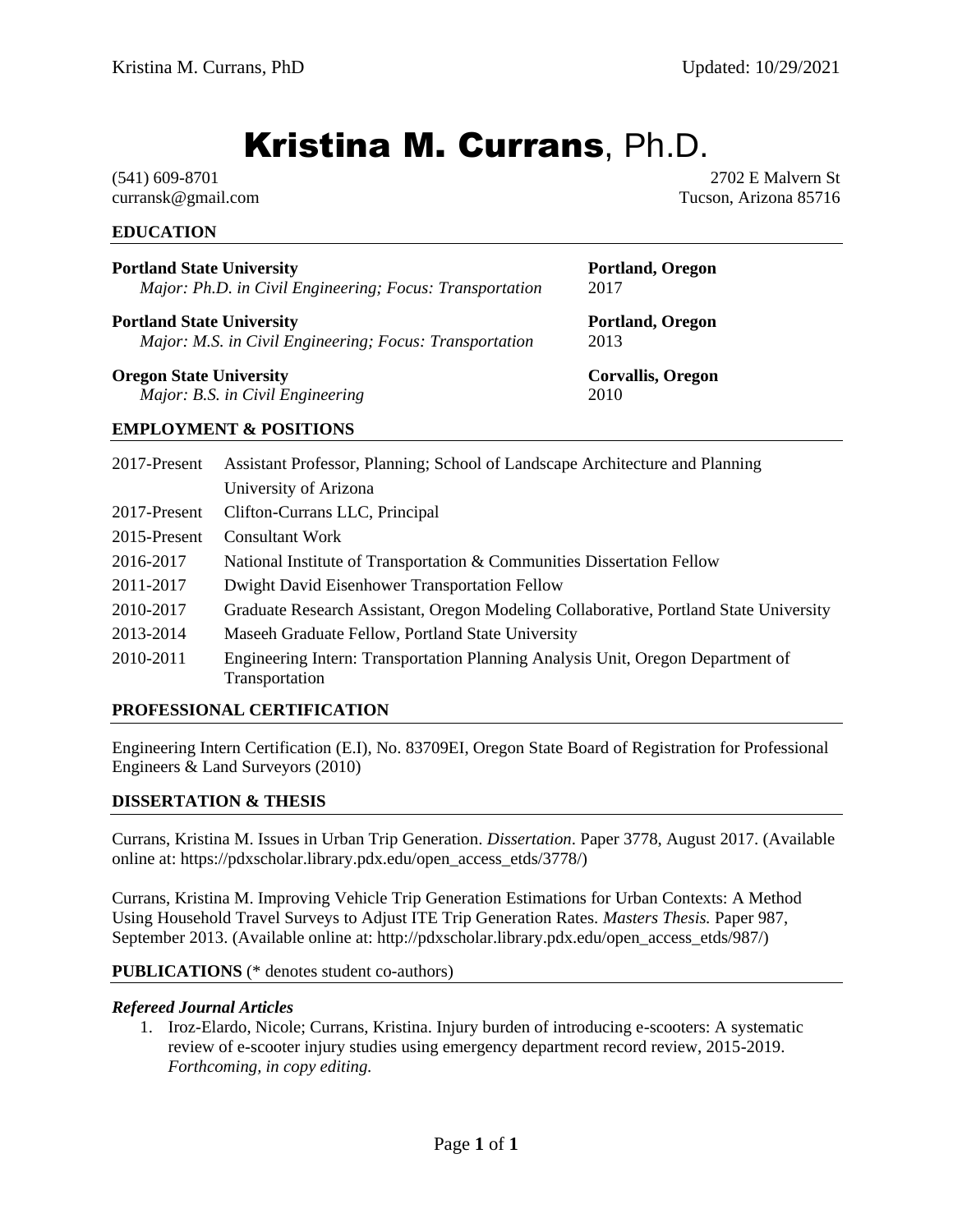- *2.* Currans, Kristina M.; Abou-Zeid, Gabriella\*; Clifton, Kelly J.; Howell, Amanda\*; Schneider, Robert. Improving Transportation Impact Analyses for Affordable Housing Developments: A Data Collection and Analysis of Trip Generation Data. *Cities.* Vol. 103 (2020). DOI: *https://www.sciencedirect.com/science/article/pii/S0264275119307048*
- *3.* Currans, Kristina M; Abou-Zeid, Gabriella\*; Iroz-Elardo, Nicole. Linking Residential Parking to Automobile Transportation Impact Outcomes at a Development-Level. *Transportation Research Record: Journal of the Transportation Research Board.* (2021). (Available online at: [https://journals.sagepub.com/eprint/4U8BYGCR28XMP7SVAQYI/full\)](https://journals.sagepub.com/eprint/4U8BYGCR28XMP7SVAQYI/full).
- 4. Currans, Kristina M.; Nelson, Arthur C.; Chambers, Sam. (2019). A Framework to Operationalize a Deep and Vast Literature for Practice: Translating Land Value Uplift Literature to Estimate Economic Impacts of Multimodal Transportation System Projects. *Transportation Research Record: Journal of the Transportation Research Board of the National Academies*. (Available online at: [https://doi.org/10.1177/0361198119839979\)](https://doi.org/10.1177/0361198119839979).
- 5. Currans, Kristina M.; Clifton, Kelly J. (2018). Exploring ITE's *Trip Generation Handbook*: Assessing Age of Data and Land-Use Taxonomy in Vehicle Trip Generation for Transportation Impact Analysis. *Transportation Research Part A: Policy and Practice*. Vol 118, pp. 387-398. (Available online at: https://doi.org/10.1016/j.tra.2018.09.007).
- 6. Gehrke, Steven R.; Currans, Kristina M.; Clifton, Kelly J (2018). Assessing the Importance of Housing, Accessibility, and Transportation Characteristics on Stated Neighborhood Preference. *International Journal of Urban Sciences*, Vol. 23, No. 1. (Available online at: https://doiorg.ezproxy2.library.arizona.edu/10.1080/12265934.2018.1436983).
- 7. Wang, Liming; Currans, Kristina M. (2018). De-Transformation Bias in Non-Linear Trip Generation Models. *Journal of Urban Planning and Development.* Vol. 144 (3), pp. 04018021-1- 10
- 8. Howell, Amanda\*; Currans, Kristina M.; Gehrke, Steven R.; Norton, Gregory\*; Clifton, Kelly J. (2018). Informing the Transportation Impact of Affordable Housing Development Using Travel Survey Data for Trip Generation Analysis. *Journal of Transport and Land Use*, Vol. 11, No. 1, pp. 103-118. (Accessible at: https://jtlu.org/index.php/jtlu/article/view/1129).
- 9. Currans, Kristina M. (2017). Issues in Trip Generation Methods for Transportation Impact Estimation of Land Use Development: A Review and Discussion of the State-of-the-Art Approaches. *Journal of Planning Literature*, Vol. 32, No. 4, pp. 335-345. (Accessible at: https://doi-org.ezproxy2.library.arizona.edu/10.1177/0885412217706505)
- 10. Clifton, Kelly J.; Currans, Kristina M. and Muhs, Christopher D. (2015). Adjusting ITE's Trip Generation Handbook for Urban Context. *Journal of Transport and Land Use*, Vol. 8, No. 1, pp. 5-29. (Accessible at: https://jtlu.org/index.php/jtlu/article/view/378).
- 11. Currans, Kristina M.; Clifton, Kelly J. (2015). Improving Vehicle Trip Generation Estimations for Urban Contexts: Using Household Travel Surveys as a method to Adjust ITE Trip Generation Rates. *Journal of Transport and Land Use*, Vol. 8, No. 1, pp. 85-119. (Accessible at: https://jtlu.org/index.php/jtlu/article/view/470).
- 12. Clifton, Kelly J; Muhs, Christopher D.; Morrissey, Tomás; Currans, Kristina M. (2014) Consumer Behavior and Travel Mode: An Exploration of Restaurant, Drinking Establishment and Convenience Store Patrons, *International Journal of Sustainable Transportation*, DOI: 10.1080/15568318.2014.897404.
- 13. Clifton, Kelly J.; Currans, Kristina M.; Muhs, Christopher D. (2013). Evolving the Institute of Transportation Engineers' *Trip Generation Handbook*: A Proposal for Collecting Multi-modal, Multi-context, Establishment-level Data. In *Transportation Research Record: Journal of the*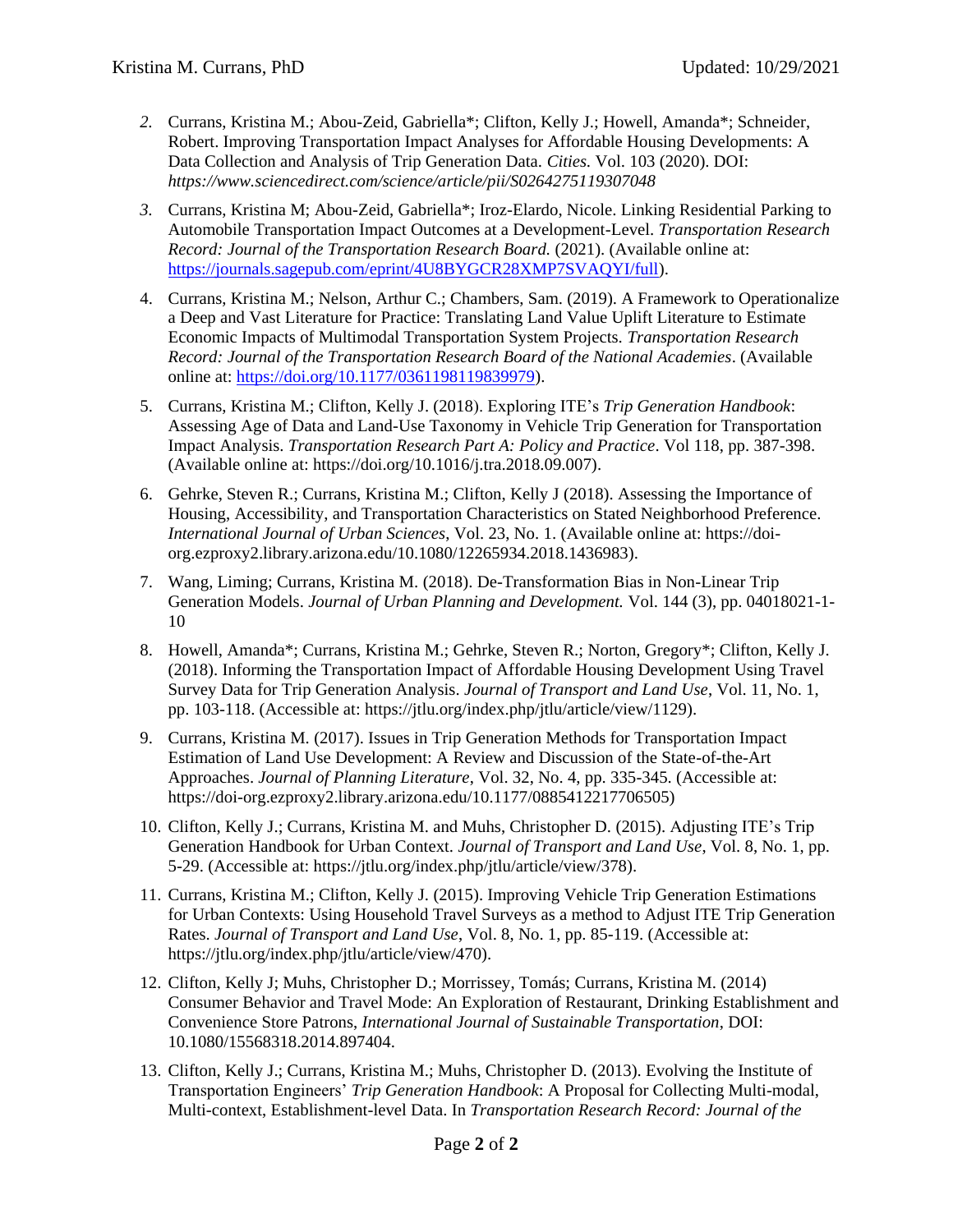*Transportation Research Board*, No. 2344 Travel Demand Forecasting, Vol. 2, Transportation Research Board of the National Academies, Washington, D.C., pp. 107-117. (Accessible at: https://trid.trb.org/View/1242521).

14. Clifton, Kelly J.; Currans, Kristina M.; Cutter, April; Schneider, Robert. (2012). Household Travel Surveys in a Context-Based Approach for Adjusting ITE Trip Generation Rates in Urban Contexts. In *Transportation Research Record: Journal of the Transportation Research Board*, No. 2307 Planning, Transportation Research Board of the National Academies, Washington, D.C., 2012, pp. 108-119. (Accessible at: [https://trid.trb.org/View/1130606\)](https://trid.trb.org/View/1130606).

## *Refereed Conference Proceedings*

- 1. Currans, Kristina M.; Hurtubia, Ricardo; Clifton, Kelly J.; Erath, Alex; van Eggermond, Michael. Using Imagery in Stated Preference Surveys: Lessons Learned from a Review of the Practice. Poster Presentation at the 11<sup>th</sup> International Conference on Transport Survey Methods. Quebec, Canada. September 24-29, 2017.
- 2. Howell, Amanda\*; Currans, Kristina M.; Clifton, Kelly J. Evaluating the Transportation Impacts of Affordable Housing: Informing Development Review with Travel Behavior Analysis. Presented at the World Symposium on Transport and Land Use Research. Brisbane, Queensland, Australia. July 3-6, 2017.
- 3. Currans, Kristina M. Issues in Trip Generation Methods for Transportation Impact Estimation of Land Use Development: A Review and Discussion of the State-of-the-Art Approaches. Poster presentation at the 96th Annual Meeting of the Transportation Research Board of the National Academies in Washington, D.C. (2017).
- 4. Currans, Kristina M.; Clifton, Kelly J. Contextual Effects on Overall Activity at Food Retail Establishments in Portland, Oregon: A Count-Based Multilevel Model of Repeated Transaction Count Measures to Improve Transportation Impact Analyses. Poster presentation at the 96th Annual Meeting of the Transportation Research Board of the National Academies in Washington, D.C. (2017).
- 5. Clifton, Kelly J.; Currans, Kristina M. A Sustainable Multimodal Planning Framework for Transportation Impact Analysis. Poster presentation at the 96th Annual Meeting of the Transportation Research Board of the National Academies in Washington, D.C. (2017).
- 6. Wang, Liming; Currans, Kristina M. De-Transformation Bias in Non-Linear Trip Generation Models. Poster presentation at the 96th Annual Meeting of the Transportation Research Board of the National Academies in Washington, D.C. (2017).
- 7. Gehrke, Steven R.; Currans, Kristina M.; Clifton, Kelly J. The Importance of Housing, Accessibility, and Transport Characteristic Ratings on Stated Neighborhood Preference. 95th Annual Meeting of the Transportation Research Board, Washington, D.C. (2016).
- 8. Currans, Kristina M.; Gehrke, Steven R.; Clifton, Kelly J. The Use of Images in Transportation Surveys: Testing Respondents Perceptions of Housing, Transportation and Built Environment Characteristics. 94th Annual Meeting of the Transportation Research Board, Washington, D.C. (2015).
- 9. Currans, Kristina M.; Clifton, Kelly J. Improving Vehicle Trip Generation Estimations for Urban Contexts: A Method Using Household Travel Surveys to Adjust ITE Trip Generation Rates. 93rd Annual Meeting of the Transportation Research Board, Washington, D.C. (2014).
- 10. Gehrke, Steven R.; Currans, Kristina M.; Clifton, Kelly J. The Impact of Residential Location Decisions on Miles Traveled, Trip Frequency, and Automobile Ownership for Households in the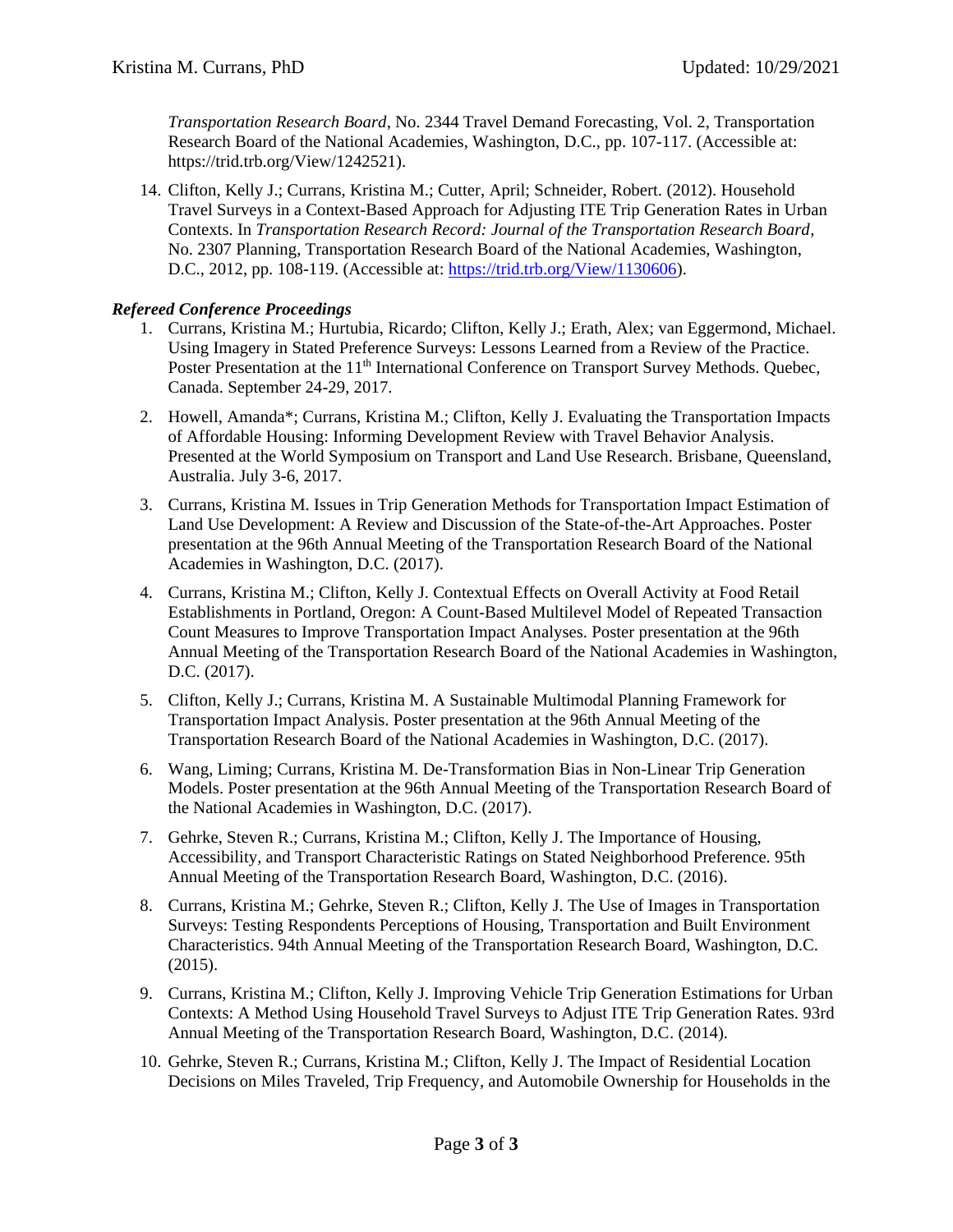Portland Metropolitan Region. 93rd Annual Meeting of the Transportation Research Board, Washington, D.C. (2014).

- 11. Clifton, Kelly J., Muhs, Christopher D.; Currans, Kristina M.; Ritter, Chloe; Morrissey, Sara; and Roughton, Collin. Consumer Behavior and Travel Choices: A Focus on Cyclists and Pedestrians. 92nd Annual Meeting of the Transportation Research Board, Washington, D.C. (2013).
- 12. Clifton, Kelly J., Currans, Kristina M.; and Muhs, Christopher D. Evolving the Institute for Transportation Engineers' (ITE) *Trip Generation Handbook*: A Proposal for Collecting Multimodal, Multi-context, Establishment-level Data. 92nd Annual Meeting of the Transportation Research Board, Washington, D.C. (2013).
- 13. Clifton, Kelly J.; Currans, Kristina M.; Cutter, April; Schneider, Robert. A Context-based Approach for Adjusting Institute of Transportation Engineers Trip Generation Rates. 91st Annual Meeting of Transportation Research Board. (2012).

## *Published Reports*

- 1. Currans, Kristina M.; Iroz-Elardo, Nicole; Ewing, Reid; Choi, Dong-ah\*; Siracuse, Brandon\*; Lyons, Torrey; Fitzpatrick, Quinton\*; Griffee, Julian\*. Scooting to a New Era in Active Transportation: Examining the Use and Safety of E-scooters. Prepared for the National Institute of Transportation and Communities, Report No. NITC-RR-1281 (2021, *forthcoming*).
- 2. Iroz-Elardo, Nicole; Erickson, Helen; Howell, Ariel\*; Olson, Melanie\*; Currans, Kristina M. Community Engagement in a Pandemic. Prepared for the University of Arizona Drachman Institute Seed Grant. (2021).
- 3. Nelson, Arthur C.; Hibberd, Robert\*; Currans, Kristina M. Transit Impacts on Jobs, People, and Real Estate. Prepared for the National Institute of Transportation and communities, (2020/2021). (Available online at: [https://nitc.trec.pdx.edu/research/project/1253/LRT/BRT/SCT/CRT\\_Development\\_Outcomes\\_FI](https://nitc.trec.pdx.edu/research/project/1253/LRT/BRT/SCT/CRT_Development_Outcomes_FINAL_PHASE) [NAL\\_PHASE\)](https://nitc.trec.pdx.edu/research/project/1253/LRT/BRT/SCT/CRT_Development_Outcomes_FINAL_PHASE)
- 4. Clifton, Kelly J.; Currans, Kristina M. with Abou-Zeid, Gabby\*. Multifamily Housing Trip Generation and Freight Study, Final Report. Prepared for the Portland Bureau of Transportation, (2020).
- 5. Clifton, Kelly J.; Currans, Kristina M. Multimodal Trip Generation, Vehicle Ownership and Use: Characterizing the Travel Patterns of Residents of Multifamily Housing. Prepared for the National Institute of Transportation and Communities, (2019). (Available online at: https://nitc.trec.pdx.edu/research/project/878)
- 6. Contributor to the *Parking Generation Manual, 5th Edition.* Principal Editor: Kevin G. Hooper; Institute of Transportation Engineers, (Feb. 2019). (Available at: https://iteparkgen.org and https://ecommerce.ite.org/IMIS/ItemDetail?iProductCode=IR-034D-E)
- 7. Currans, Kristina M.; Nelson, Arthur C.; Chambers, Sam (August 2018) Memo on Economic Performance Metrics to Improve Transportation Investment Decision Making Part III: Summary of Initial Analysis, Last-Mile Performance Metric. Sponsored by Smart Growth America.
- 8. Currans, Kristina M.; Nelson, Arthur C.; Ruff, Alex; Chambers, Sam (August 2018) Economic Performance Metrics to Improve Transportation Investment Decision Making Part II, Supplement: Instruction for the UA "Value Added" GIS Tool. Sponsored by Smart Growth America.
- 9. Currans, Kristina M.; Nelson, Arthur C.; Chambers, Sam (August 2018) Economic Performance Metrics to Improve Transportation Investment Decision Making Part II: UA GIS Value Added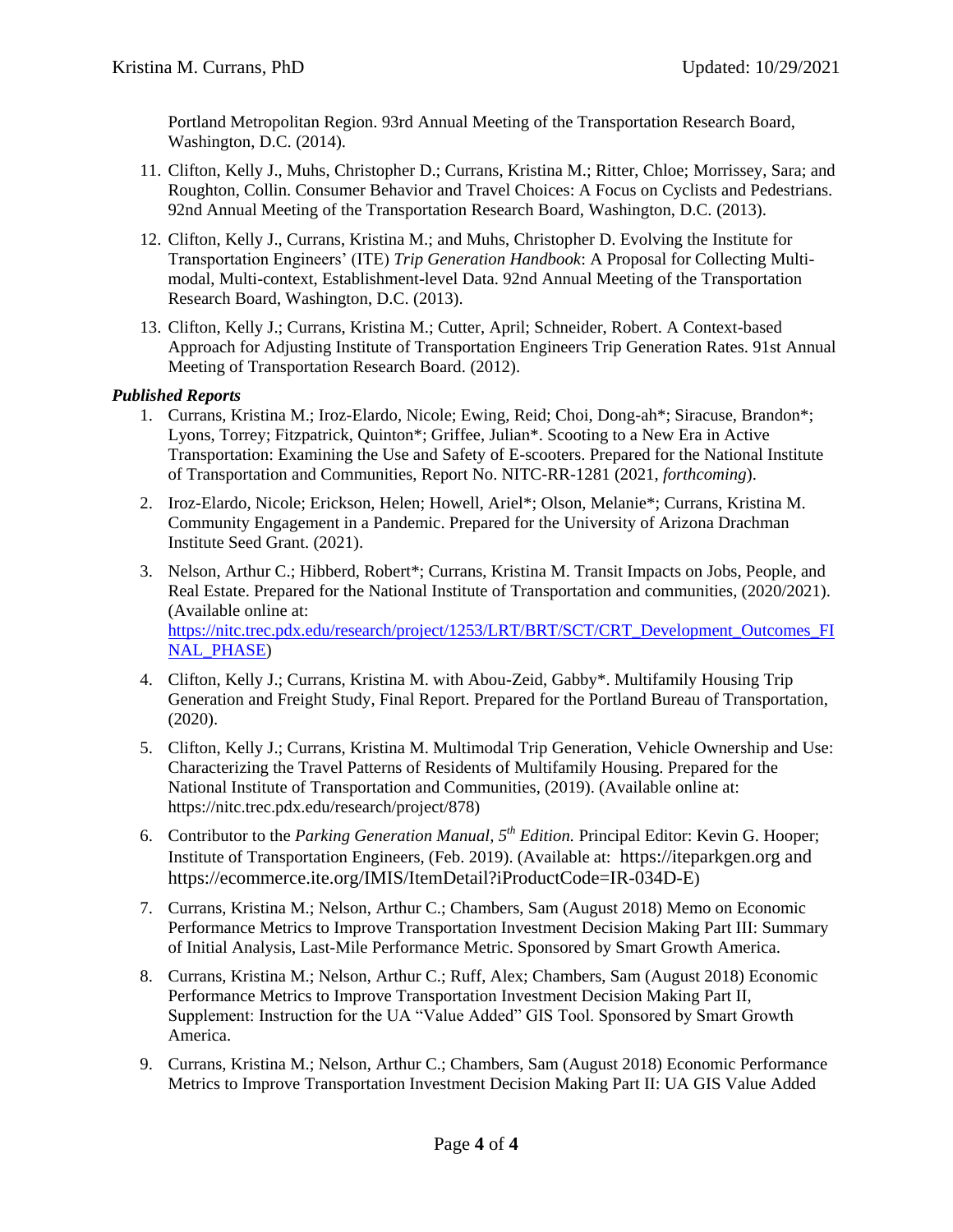Tool, A Transportation Project-Level Tool for Estimating the Net Impacts on Real Estate Value. Sponsored by Smart Growth America.

- 10. Contributor to the *Trip Generation Manual, 10th Edition: Volume 1 (Desk Reference), Volume 2 (Land Use Data Plots), and ITETripGen Web-based App.* Principal Editor: Kevin G. Hooper; Institute of Transportation Engineers, (2017). (Available at: https://www.ite.org/technicalresources/topics/trip-and-parking-generation/trip-generation-10th-edition-formats/.)
- 11. Currans, Kristina M.; Nelson, Arthur C. (May 2018) Economic Performance Metrics to Improve Transportation Investment Decision Making Part I: Literature Review and Economic Vitality Indicator Concepts. Sponsored by Smart Growth America.
- 12. Clifton, Kelly J; Currans, Kristina M.; Schneider, Robert; and Handy, Susan with Howell, Amanda; Abou-Zeid, Gabby; Bertini Ruas, Edgar; Roan, Sabina; and Gehrke, Steven R. Affordable Housing Trip Generation Rates and Strategies. Prepared for the California Department of Transportation (Caltrans) (September 2018). Contract: 65A0564; Task ID: 2465.
- 13. Yang, Liu-Qin; Wipfli, Brad; Wang, Liming; Cyr, Lee; Currans, Kristina. How do Stressed Workers Make Travel Mode Choices that are Good for their Health, Safety, and Productivity? Prepared for the National Institute for Transportation and Communities, (January 2018). Report: NITC-SS-995
- 14. Clifton, Kelly J.; Nico, Larco; Currans, Kristina; Wettach-Glossere, Jael. Improving Trip Generation Methods for Livable Communities. Prepared for the National Institute for Transportation and Communities, (2017). (Available online at: http://nitc.trec.pdx.edu/research/project/757/)
- *15.* Clifton, Kelly J.; Gehrke, Steven R.; Currans, Kristina. Understanding Residential Location Choices for Climate Change and Transportation Decision Making. Phase 2 Project Report prepared for the National Institute for Transportation and Communities, (2015*). [published as a draft]*
- 16. Contributor to the *Trip Generation Handbook, 3rd Edition: An ITE Proposed Recommended Practice.* Principal Editor: Kevin G. Hooper; Institute of Transportation Engineers, (2014). (Available at: [http://ecommerce.ite.org/IMIS/ItemDetail?iProductCode=RP-028C.](http://ecommerce.ite.org/IMIS/ItemDetail?iProductCode=RP-028C))
- 17. Clifton, Kelly J.; Gehrke, Steven R.; Currans, Kristina; Liu, Jenny H.; Chen, Roger B. Understanding Residential Location Choices for Climate Change and Transportation Decision Making. Phase 1 Project Reports prepared for the Oregon Department of Transportation, (2013). [*published as a draft*]
- 18. Clifton, Kelly J.; Harris, Ashley; Currans, Kristina; Wagner, Zef. A Multimodal Framework for the Transportation Planning Rule Process. Report prepared for the Oregon Department of Transportation, (2013). [*draft*]
- 19. Currans, Kristina M. Improving Vehicle Trip Generation Estimations for Urban Contexts: A Method Using Household Travel Surveys to Adjust ITE Trip Generation Rates. *Dissertations and Theses.* Paper 987, (2013). (Available online at: http://pdxscholar.library.pdx.edu/open\_access\_etds/987/)
- 20. Clifton, Kelly J.; Muhs, Christopher D; Morrissey, Sara; Morrissey, Tomás; Currans, Kristina M.; Ritter, Chloe. Consumer Behavior and Travel Mode Choices. Oregon Transportation Research and Education Consortium (OTREC) Research Report Draft [OTREC-RR], (2012). (Available online at: http://otrec.us/project/411/)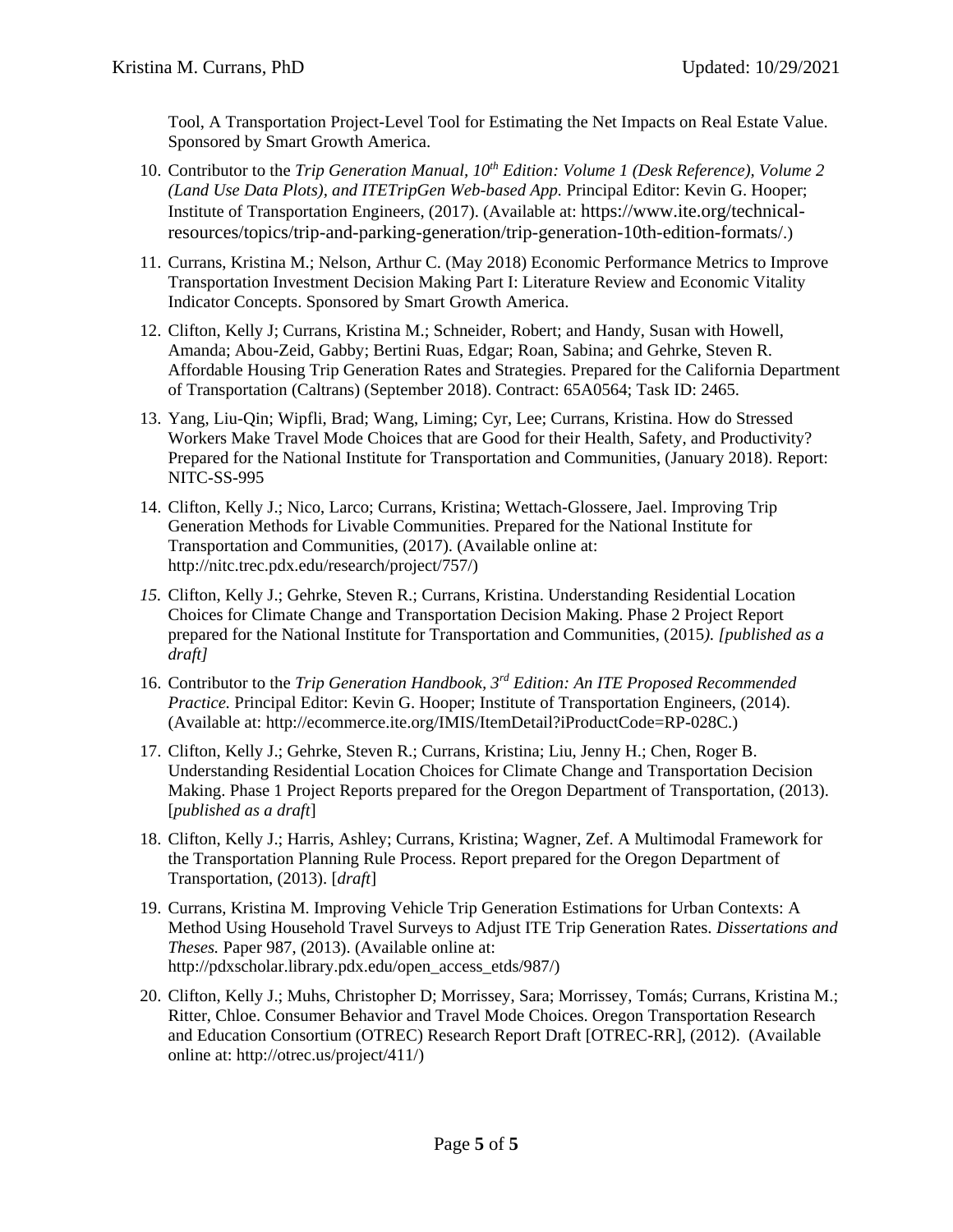21. Clifton, Kelly J.; Currans, Kristina M.; Muhs, Christopher D. Contextual Influences on Trip Generation. Oregon Transportation Research and Education Consortium (OTREC) Research Report [OTREC-RR-12-13], (2012). (Available online at: [http://otrec.us/project/407/\)](http://otrec.us/project/407/)

#### *Professional and White Papers (not refereed, invited)*

- 1. Bean, Jonathan; Currans, Kristina M.; Iroz-Elardo, Nicole. *Unmasking Invisibility*. Invited editorial for *Interactions*. Vol. 27, No. 3 (2020), pg 22-23. Available at: https://dl.acm.org/doi/fullHtml/10.1145/3386379
- 2. Deakin, Elizabeth; Nelson, Arthur C.; Currans, Kristina; Lee, David; Renne, John. *The Transportation and Land Development Committee TRB Centennial Paper*. Annual Meeting of the Transportation Research Board of the National Academies. Available at: http://onlinepubs.trb.org/onlinepubs/centennial/papers/ADD30-Final.pdf
- 3. Bochner, Brian S.; Currans, Kristina M.; Dock, Stephanie P.; Clifton, Kelly J.; Gibson, Patrick A.; Hardy, Daniel K.; Hooper, Kevin, G.; Kim, Lee-Jung; McCourt, Ransford, S.; Samdahl, Donald R.; Sokolow, Gary, H.; Tierney, Lisa F. *Advances in Urban Trip Generation Estimation*. Institute of Transportation Engineer's Journal, (2016).
- 4. Institute of Transportation Engineer's Expert Panel on Urban Trip Generation*. Urban and Person Trip Generation*. White Paper published by Institute of Transportation Engineers, (2017).

#### *Scholarly Works in Progress*

- *1.* Currans, Kristina M.; Clifton, Kelly J. A framework for estimating multimodal transportation impacts for sustainable development. Book Chapter. Editors: Arthur C. Nelson; Nicholas, Jim; Juergensmeyer, Julian; Mullen, Clancy. *Forthcoming, 2021.*
- 2. Choi, Dong-ah\*; Siracuse, Brandon\*; Currans, Kristina M.; Iroz-Elardo, Nicole; Lyons, Torrey; Ewing, Reid. Effects of Intersection Design on Non-Optimal Behaviors of E-Scooter and Other Users. *Accepted for presentation at the Annual Meeting of the Transportation Review Board. Under peer review for publication elsewhere*.
- 3. Clifton, Kelly J.; Abou-Zeid, Gabriella\*; Currans, Kristina M.; Howell, Amanda. Kicked to the curb: A new era for transportation and land development planning. *Under review for publication.*
- 4. Currans, Kristina M.; Abou-Zeid, Gabriella\*; McCahill, Chris; Iroz-Elardo, Nicole; Clifton, Kelly J; Handy, Susan; Pineda, Irene\*. Households with Constrained Off-Street Parking Drive Fewer Miles. *Revise and resubmit.*
- 5. Avila, Ashley\*; Iroz-Elardo, Nicole; Keith, Ladd; Currans, Kristina M. Effect of Vehicles on Personal Heat Exposure: A Pilot Study. *Accepted for presentation at the Annual Meeting of the Transportation Review Board. Being revised for submission to publication elsewhere.*
- 6. Abou-Zeid, Gabriella\*; Nonnamaker, Max\*; Currans, Kristina M.; Howell, Amanda; Clifton, Kelly J. "It's Complicated": Exploring the Relationship Status of In-store and Online Grocery Shopping During the COVID-19 Pandemic. *Accepted for presentation at the Annual Meeting of the Transportation Review Board. Being revised for submission to publication elsewhere.*
- 7. (Editor order not yet determined) de Abreu e Silva, João; Van Acker, Veronique; Currans, Kristina M.; Schneider, Robert J. Edited Book. Handbook on Transportation and Land Use: Human-Centered Communities in an Age of Rapid Technological Change. *Forthcoming, 2022.*
- 8. (Author order not yet determined) Currans, Kristina M; Clifton, Kelly J. White paper on the evaluating and accommodating the transportation impacts of land development.
- 9. (Author order not yet determined) Currans, Kristina M.; Wei, Yehua Dennis; Liu, Jenny; Rumore, Danya; Mattingly, Stephen; Lewis, Rebecca. Invited paper for the National Institute of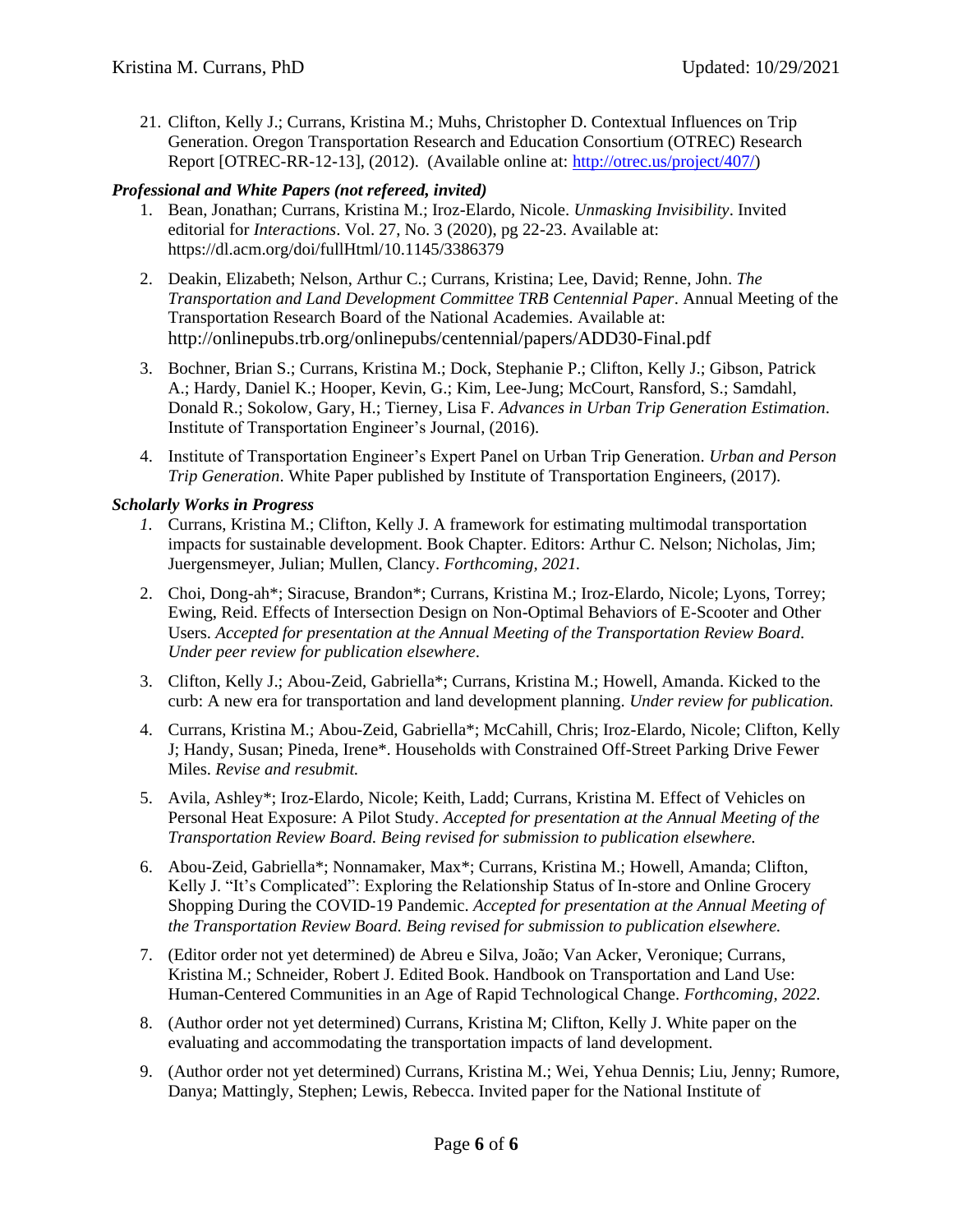Transportation and Communities on the topic of "Transportation and Land Use Research Roadmap".

## **PRESENTATIONS** (bold: presenter)<sup>1</sup>

#### *Presentations at Professional Meetings and Conferences*

- 1. Abou-Zeid, Gabriella\*; Nonnamaker, Max\*; Currans, Kristina M.; Howell, Amanda; Clifton, Kelly J. "It's Complicated": Exploring the Relationship Status of In-store and Online Grocery Shopping During the COVID-19 Pandemic. *Accepted for Presentation at the Annual Meeting of the Transportation Research Board.* (January, 2022).
- 2. Choi, Dong-ah\*; Siracuse, Brandon\*; Currans, Kristina M.; Iroz-Elardo, Nicole; Lyons, Torrey; Ewing, Reid. Effects of Intersection Design on Non-Optimal Behaviors of E-Scooter and Other Users. *Accepted for Presentation at the Annual Meeting of the Transportation Research Board.* (January, 2022).
- 3. Avila, Ashley\*; Iroz-Elardo, Nicole; Keith, Ladd; Currans, Kristina M. Effect of Vehicles on Personal Heat Exposure: A Pilot Study. *Accepted for Presentation at the Annual Meeting of the Transportation Research Board.* (January, 2022).
- 4. **Iroz-Elardo, Nicole**; Erickson, Helen; **Howell, Ariel\*; Olson, Melanie\*;** Currans, Kristina M. Community Engagement During a Pandemic. *Lectern presentation at the Conference on Advancing Transportation Equity (CATE)*, Washington, D.C. (September 8-10, 2021). \*Held virtually this year.
- 5. Clifton, Kelly J.; **Abou-Zeid, Gabriella\***; Currans, Kristina M.; Howell, Amanda. Kicked to the curb: A New Era for Transportation and Land Development Planning. Lectern presentation at the *World Symposium for Transport and Land Use Research*; Portland, Oregon, U.S. (August 9-13, 2021). \*Held virtually this year.
- 6. **Iroz-Elardo, Nicole;** Currans, Kristina. Injury burden of introducing e-scooters: A systematic review of e-scooter injury studies using emergency department record review, 2015-2019. *Poster Presentation at the Annual Meeting of the Transportation Research Board of the National Academies.* Washington, D.C. (January, 2021). \*Held virtually this year.
- 7. **Abou-Zeid, Gabriella\***; Currans, Kristina M.; McCahill, Chris; Iroz-Elardo, Nicole; Clifton, Kelly J; Handy, Susan; Pineda, Irene\*. Households with Constrained Off-Street Parking Drive Fewer Miles. *Poster Presentation at the Annual Meeting of the Transportation Research Board of the National Academies.* Washington, D.C. (January, 2021). \*Held virtually this year.
- 8. **Currans, Kristina M**.; Hibberd, Robert\*; Iroz-Elardo, Nicole; Nelson, Arthur C. Regional Differences in the U.S. Real Estate Market Response towards Proximity of Fixed Route Transit Systems. *Poster Presentation at the Annual Meeting of the Transportation Research Board of the National Academies.* Washington, D.C. (January, 2021). \*Held virtually this year.
- 9. **Currans, Kristina M.**; Abou-Zeid, Gabriella\*; Iroz-Elardo, Nicole. Linking Residential Parking to Automobile Transportation Impact Outcomes at a Development-Level. *Lectern Presentation at the Annual Meeting of the Transportation Research Board of the National Academies.* Washington, D.C. (January, 2020).
- 10. **Abou-Zeid, Gabriella\***; Currans, Kristina M.; Clifton, Kelly J.; Howell, Amanda; Schneider, Robert. Improving Transportation Impact Analyses for Affordable Housing Developments: A Data Collection and Analysis of Trip Generation Data. *Lectern Presentation at the 98th Annual*

 $\overline{a}$ <sup>1</sup> Except for those listed previously in "conference proceedings".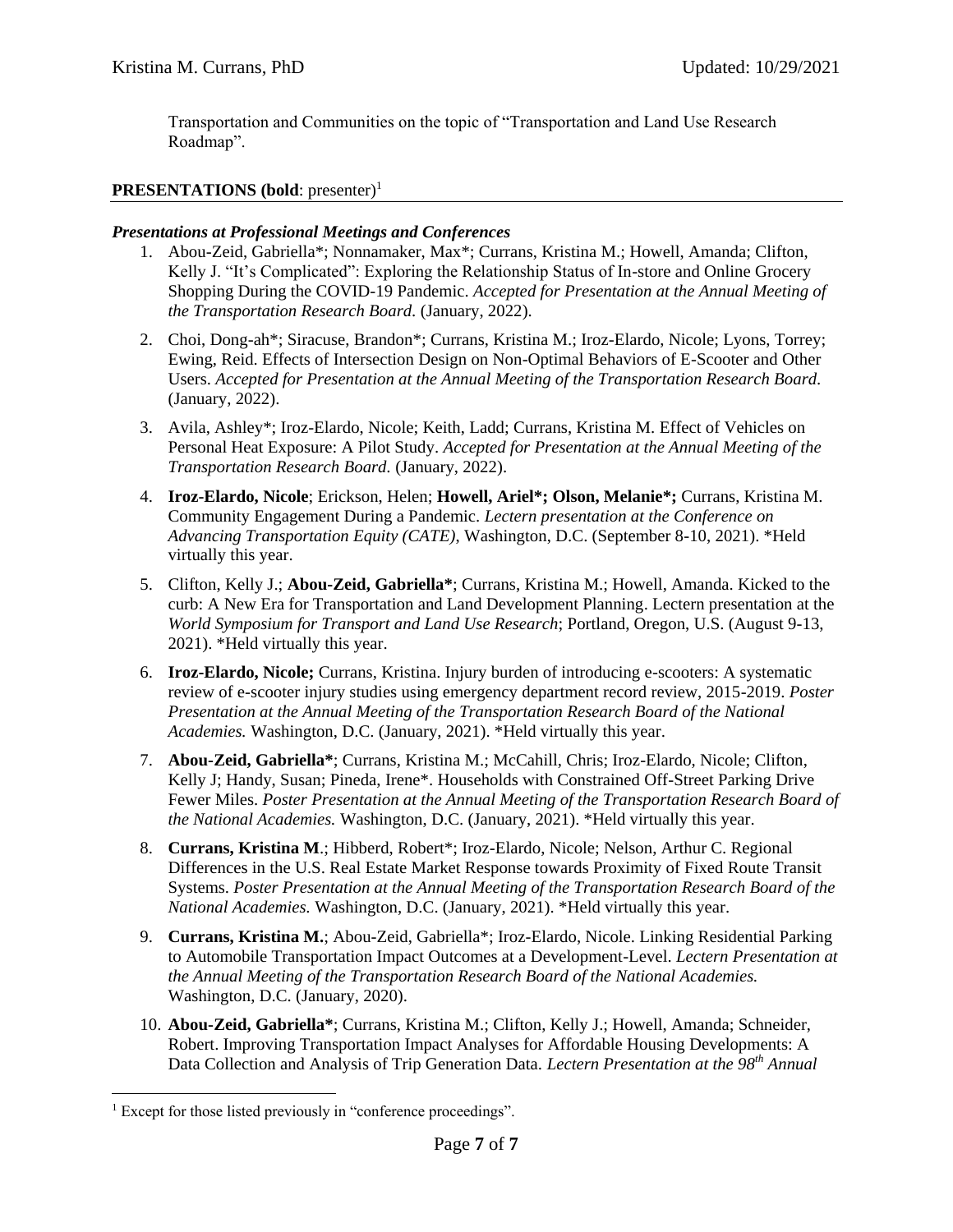*Meeting of the Transportation Research Board of the National Academies.* Washington, D.C. (January 14, 2019).

- 11. **Currans, Kristina M**.; Nelson, Arthur C.; Chambers, Sam. A Framework to operationalize a Deep and Vast Literature for Practice: Translating Land Value Uplift Literature to Estimate Economic Impacts of Multimodal Transportation System Projects. *Lectern Presentation at the 98th Annual Meeting of the Transportation Research Board of the National Academies.* Washington, D.C. (January 14, 2019).
- 12. **Hibberd, Robert**; Currans, Kristina M.; Nelson, Arthur C. Functional Form in Hedonic Regression: Determining the End of Significance of Transit Proximity Effects on Property Value Uplift. *Poster Presentation at the 98th Annual Meeting of the Transportation Research Board of the National Academies.* Washington, D.C. (January 15, 2019).
- 13. **Abou-Zeid, Gabriella**; Currans, Kristina M.; Clifton, Kelly J.; Howell, Amanda; Schneider, Robert. Improving Transportation Impact Analyses for Affordable Housing Developments: A Data Collection and Analysis of Trip Generation Data. *Lectern Presentation at the 98th Annual Meeting of the Transportation Research Board of the National Academies.* Washington, D.C. (January 14, 2019). \*Won "*Best Paper Award"* from ADD30\*
- 14. **Currans, Kristina M**.; Nelson, Arthur C.; Chambers, Sam. A Framework to operationalize a Deep and Vast Literature for Practice: Translating Land Value Uplift Literature to Estimate Economic Impacts of Multimodal Transportation System Projects. *Lectern Presentation at the 98th Annual Meeting of the Transportation Research Board of the National Academies.* Washington, D.C. (January 14, 2019).
- 15. **Hibberd, Robert**; Currans, Kristina M.; Nelson, Arthur C. Functional Form in Hedonic Regression: Determining the End of Significance of Transit Proximity Effects on Property Value Uplift. *Poster Presentation at the 98th Annual Meeting of the Transportation Research Board of the National Academies.* Washington, D.C. (January 15, 2019).
- 16. **Currans, Kristina M.**; Abou-Zeid, Gabriella**;** Clifton, Kelly J.; Howell, Amanda; Schneider, Robert; Handy, Susan. Trip Generation Data and Methods for Affordable Housing Developments. *Lectern Presentation at the 2018 Annual Association of the Collegiate Schools of Planning.*  Buffalo, NY. October  $27<sup>th</sup>$ , 2018.
- 17. **Howell, Amanda**; Currans, Kristina M.; Norton, Gregory; Clifton, Kelly J. Informing the Transportation Impact of Affordable Housing Development Using Travel Survey Data for Trip Generation Analysis. *Poster presentation at the 97th Annual Meeting of the Transportation Research Board of the National Academies.* Washington, D.C. (2018).
- 18. **Currans, Kristina M**; Clifton, Kelly J. Exploring ITE's Trip Generation Handbook: Assessing Age of Data and Land-Use Taxonomy in Vehicle Trip Generation for Transportation Impact Analyses. *Poster presentation at the 97th Annual Meeting of the Transportation Research Board of the National Academies.* Washington, D.C. (2018).
- 19. **Currans, Kristina M.** Compounding Overestimation of Automobile Traffic in Transportation Impact Studies. Lectern Presentation at the 57<sup>th</sup> Association of Collegiate Schools of Planning. Denver, Colorado. October 12-15<sup>th</sup>, 2017.
- 20. **Currans, Kristina M.; Breiland, Kendra; Somers, David.** Moderator: **Kelly J. Clifton.**  Incorporating Innovations in Trip Generation into Practice: Advancing the Evaluation of Transportation Demand for Land Use Development. *Roundtable Presentation at the National Institute of Transportation and Communities Transportation and Communities Summit*. Portland, Oregon. September 11, 2017.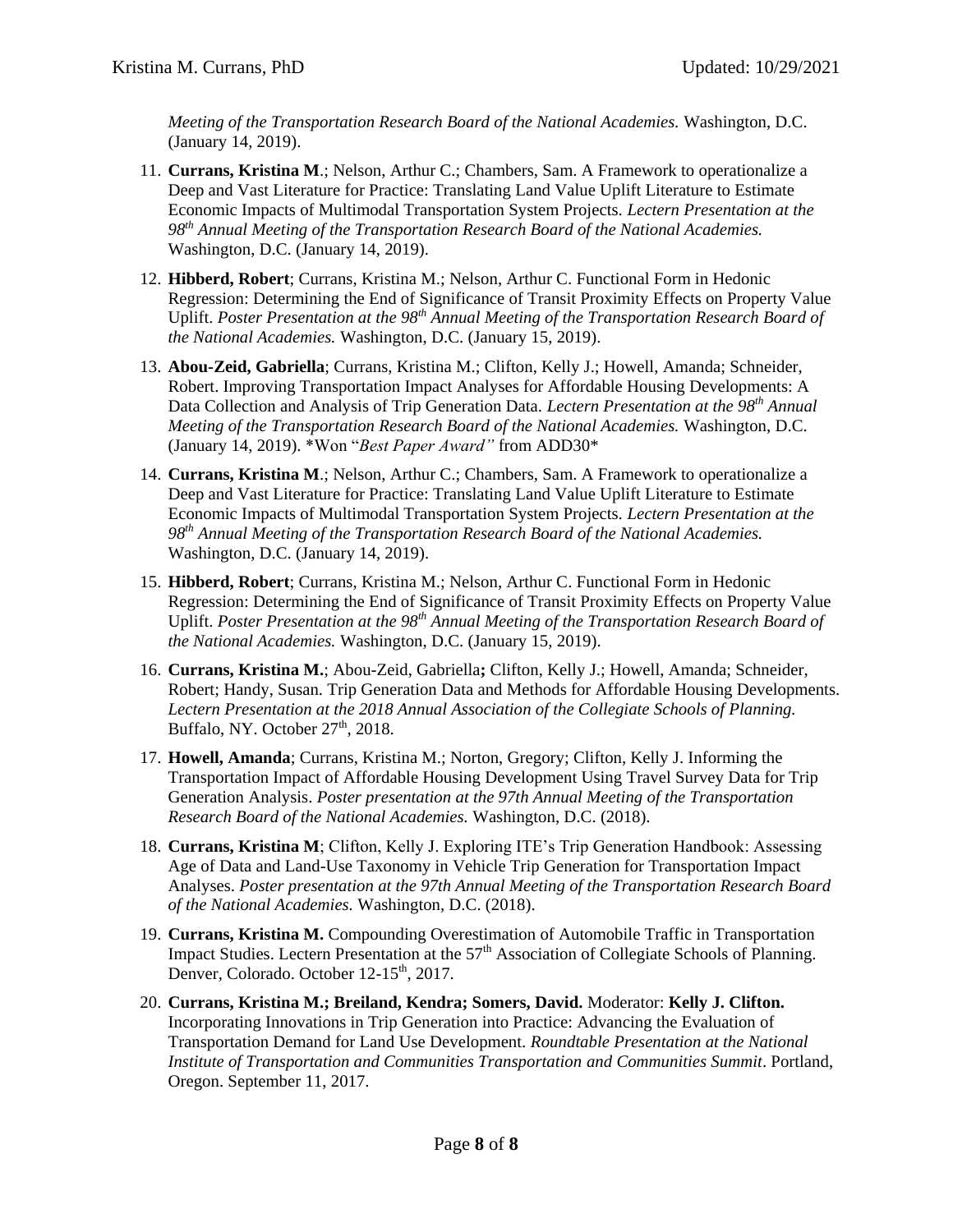- 21. **Currans, Kristina M.** Issues in Urban Trip Generation. *Presented at the World Symposium on Transport and Land Use Research.* Brisbane, Queensland, Australia. July 3-6, 2017.
- 22. **Clifton, Kelly J.;** Howell, Amanda; Currans, Kristina M.; Holden, Olivia. Evaluating the transportation impacts of multifamily housing. *Presented at the 16th Transportation Research Board Planning Applications Conference.* Raleigh, North Carolina. May 14-18, 2017.
- 23. **Cyr, Lee**; Currans, Kristina M.; **Yang, Liu-Qin**; Wang, Liming. Influences of Commuter, Work, and Family Stress on Mode Choice. *Presented at the Work, Stress, and Health: Contemporary Challenges and Opportunities Conference*. Minneapolis, Minnesota. June 7-10, 2017.
- 24. **Clifton, Kelly J.;** Currans, Kristina M.; de Abreu e Silva, João. Satisfaction with Commute and Residential Environment: Explaining Dissonance Between Revealed and Stated Preferences for Neighborhoods. Lectern presentation at the XIX Pan-American Conference of Traffic and Transportation Logistics in Mexico City, Mexico. September 28, 2016.
- 25. **Currans, Kristina M. (moderator); Clifton, Kelly J.; Larco, Nico; Bell, Adrian**. Next Urbanism: Livable Communities in a World with Driverless Vehicles. Roundtable discussion at the Pro-Walk/Pro-Bike/Pro-Place Conference in Vancouver, B.C., Canada. September 13, 2016.
- 26. **Currans, Kristina M**.; Clifton, Kelly J.; Larco, Nico. Improving Multimodal Transportation Impact Methods for Livable Communities. Lectern presentation at the Pro-Walk/Pro-Bike/Pro-Place Conference in Vancouver, B.C., Canada. September 15, 2016.
- 27. Gehrke, Steven R.; **Currans, Kristina M.**; Clifton, Kelly J. The Importance of Housing, Accessibility, and Transport Characteristic Ratings on Stated Neighbourhood Preference. Lectern presentation at the International Conference on Travel Behaviour Research, London, United Kingdom. July  $18$ <sup>2015.</sup>
- 28. **Currans, Kristina M.** Traffic Impact Analysis and Multimodal Estimation Using Household Travel Surveys. Poster presentations at the Pro-Walk/Pro-Bike/Pro-Place conference, Pittsburgh, Pennsylvania, September 10, 2014.
- 29. **Currans, Kristina M.**; Clifton, Kelly J. Improving Vehicle Trip Generation Estimations for Urban Contexts: A Method Using Household Travel Surveys to Adjust ITE Trip Generation Rates. Lectern presentation at the Transportation Research Board Innovations in Travel Modeling, Baltimore, Maryland, April 29, 2014.
- 30. **Gehrke, Steven R.**; Currans, Kristina M.; Liu, Jenny H.; Clifton, Kelly J. Modeling the Travel Outcomes of Residents in the Portland Metropolitan Region in Regard to Residential Location Decisions. Lectern presentation at the 53rd Annual Conference of the Association of Collegiate Schools of Planning. Dublin, Ireland. July 18, 2013.
- 31. **Clifton, Kelly J.**; Muhs, Christopher D.; Morrissey, Tomás; Currans, Kristina M. Consumer Behavior and Travel Choices. Lectern presentation at the Oregon Active Transportation Summit. Salem, Oregon. April 24, 2013.
- 32. **Clifton, Kelly J.**; Currans, Kristina M.; Schneider, Robert; Steiner, Ruth. New Approaches to Estimating Trip Generation (Roundtable Session). Lectern presentation at the 53rd Annual Conference of the Association of Collegiate Schools of Planning. Cincinnati, Ohio. November 1, 2012.
- 33. **Currans, Kristina M.**; Muhs, Christopher D.; Clifton, Kelly J. Adjusting ITE's Trip Generation Handbook for Urban Context. Poster presentation at the Oregon Transportation Summit. Portland, Oregon. September 10, 2012.
- 34. **Muhs, Christopher**; Clifton, Kelly J.; Currans, Kristina M.; Morrissey, Sara; Ritter, Chloe; Lim, Myeonwoo. Handheld Tablet Technology in an Establishment-Intercept Survey. Lectern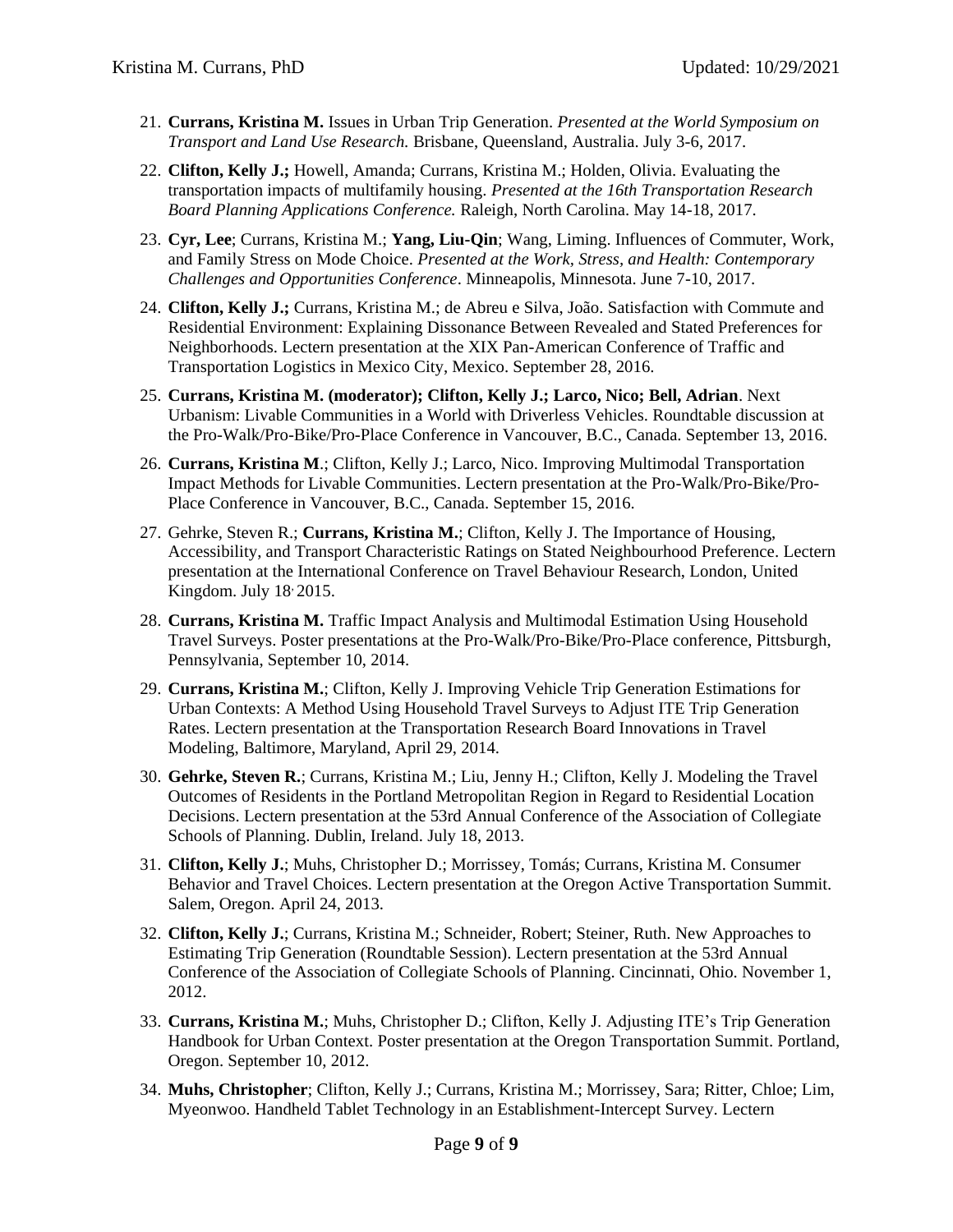presentation at Western District Institute of Transportation Engineers Annual Meeting. Santa Barbara, California. June 25, 2012.

35. **Currans, Kristina, M.**; Clifton, Kelly J. Contextual Influences on Trip Generation. Lectern presentation at Western District Institute of Transportation Engineers Annual Meeting. Anchorage, Alaska. July 13, 2011.

#### *Guest Course Lectures (not including studio reviews)*

- 1. Transportation Impact Analyses: Conventional Approaches, On-going Research, and Assumptions as Policy. Civil and Architectural Engineering and Mechanics Lecture Series (Instructor: Wu), University of Arizona. Tucson, Arizona. Fall 2019.
- 2. Transportation Planning at the University of Arizona (with Nicole Iroz-Elardo). Planning Theory (Instructor: Sanderford), University of Arizona. Tucson, Arizona. Fall 2019.
- 3. Impacts of Transportation Investment on Real Estate Value for Last-Mile Freight Distribution Center Locations. Sustainable Built Environments Research Methods (Instructor: Stoker), University of Arizona. Tucson, Arizona. Spring 2019.
- 4. Transportation impact analyses. Course: Transportation Planning (PLG 468/568 Arlie Adkins). University of Arizona. Tucson, Arizona. Fall 2018.
- 5. Brief intro into transit planning and engineering topics. Course: Design Studio III: Tectonic Assembly (ARC 301, IOR: Michael Kothke), University of Arizona. Tucson, Arizona. Fall 2017.
- 6. Guest Reviewer for Course Project. Course: Design Studio I (PLG 515, IOR: Gina Chorover), University of Arizona. Tucson, Arizona. Fall 2017.
- 7. Intro to Transportation Demand Modeling. Course: Transportation Planning (PLG 568, IOR: Arlie Adkins), University of Arizona. Tucson, Arizona. Fall 2017.
- 8. Issues in Urban Trip Generation. Course: Urban Transportation Planning (USP 544, IOR: John Makler), Portland State University. Portland, Oregon. Fall 2015.
- 9. Improving Vehicle Trip Generation Estimations for Urban Contexts: A Method Using Household Travel Surveys to Adjust ITE Trip Generation Rates. Course: Travel Demand Modeling (USP 587, IOR: Liming Wang), Portland State University. Portland, Oregon. Winter 2014.

#### *Invited Talks, Workshops, and Webinars*

- 1. **Currans, Kristina M.** Exploring the impacts of off-street residential parking on vehicle demand. *Transportation Lecture Series, Arizona State University.* (November 12, 2021). Tempe, Arizona.
- 2. **Currans, Kristina M.** Ubiquitously Incremental and Pernicious: The dynamic role of parking supply in increasing vehicle use. *Fall 2021 Seminar, College of Engineering, University of Arizona.* (November 5, 2021). Remote lectern.
- 3. **Iroz-Elardo, Nicole**; Erickson, Helen; **Howell, Ariel; Olson, Melanie;** Currans, Kristina M. Community Engagement During a Pandemic. *Invited presentation to the Arizona Department of Transportation* 4<sup>th</sup> *Title VI Liaison Quarterly Meeting, Virtual Presentation (November 18<sup>th</sup>,* 2021).
- 4. **Currans, Kristina M.** Innovations in Transportation Impact Analyses for Multimodal Planning and Parking. *Oregon State University, Transportation Seminar*. (February 26, 2021) Remote lectern.
- 5. **Nelson, Arthur, C.; Hibberd, Robert; Currans, Kristina M.** Transit Impacts on Jobs, People and Real Estate. *National Institute of Transportation and Communities Webinar*. (March 11,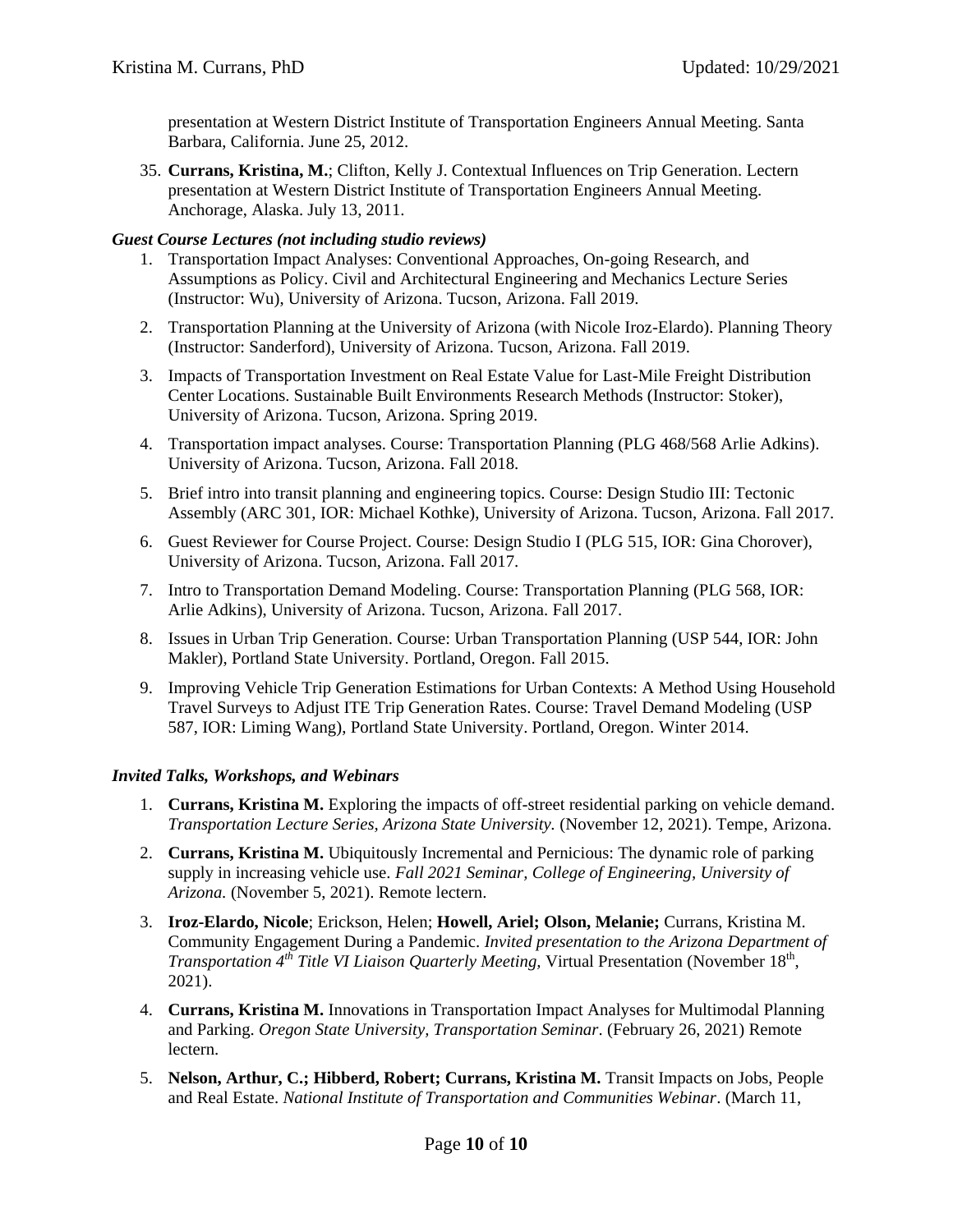2021). Online Webinar. Available at: https://nitc.trec.pdx.edu/events/professionaldevelopment/webinar-03-23-2021

- 6. **Currans, Kristina M.** Ubiquitously Incremental and Pernicious: The dynamic role of parking supply in increasing vehicle use. *College of Architecture, Planning, and Landscape Architecture lecture series, University of Arizona.* (January 22, 2021). Remote lectern. Available at: https://arizona.zoom.us/rec/share/-xkO3Jy6WTxAfeq\_zSyBijr-6UmLsWd8TEXRk0dCmP9zDP\_QduvEhsQf-nWWOh2S.JotvMfpzylSm5O-p
- 7. **Griffee, Julian**; Currans, Kristina M.; Lyons, Torrey; Fitzpatrick, Quinton. Scooting into a New Era: A Review of Agency Regulations on Shared E-Scooter Programs. (October 16, 2019). Arizona Council of Governments/Metropolitan (COG/MPO) Planner Coordinator Meeting.
- 8. **Griffee, Julian**; Currans, Kristina M.; Lyons, Torrey; Fitzpatrick, Quinton. Scooting into a New Era: A Review of Agency Regulations on Shared E-Scooter Programs. (May 7, 2020). Revisiting Important Transportation Topics Featuring Four Widely-Anticipated Research Presentations from the 61st TRF Conference. Online Webinar.
- 9. **Griffee, Julian**; Currans, Kristina M.; Lyons, Torrey; Fitzpatrick, Quinton. Scooting into a New Era: A Review of Agency Regulations on Shared E-Scooter Programs. (October 16, 2019). Arizona Council of Governments/Metropolitan (COG/MPO) Planner Coordinator Meeting.
- 10. **Currans, Kristina M**. Recent Updates and Findings in Trip Generation from the U.S. *Webinar for the Institute of Transportation Engineers Australia and New Zealand Section Inc.* Via teleconferencing recording. (June  $5<sup>th</sup>$ , 2019).
- 11. **Currans, Kristina M.**; Abou-Zeid, Gabriella; Clifton, Kelly J.; Howell, Amanda; Schneider, Robert; Handy, Susan. An Original Data Collection of Person and Vehicle Trip Generation at Affordable Housing Developments. *Webinar for the Transportation Research Board of the National Academies.* Washington, D.C. (2019).
- 12. **Currans, Kristina M.**; Nelson, Arthur C. Impacts of Transportation Investment on Real Estate Value for Last-Mile Freight Distribution Center Locations. Arizona Board of Regents. Phoenix, Arizona. Video presentation November 12, 2018.
- 13. **Currans, Kristina M.**; Abou-Zeid, Gabriella; Clifton, Kelly J.; Howell, Amanda; Schneider, Robert; Handy, Susan. Trip Generation Data and Methods for Affordable Housing Developments. *Invited Brownbag Lectern for the Pima County Development Services.* Tucson, AZ. November  $5^{\text{th}}$ , 2018.
- 14. **Clifton, Kelly J**.; Currans, Kristina M.; Abou-Zeid, Gabriella; Howell, Amanda; Schneider, Robert; Handy, Susan. Affordable Housing Trip Generation Rates and Strategies. *Webinar for the California Department of Transportation (Caltrans).* September 13<sup>th</sup>, 2018. Available online at: http://www.dot.ca.gov/hq/tpp/offices/owd/horizons.html
- 15. **Currans, Kristina M.**; Nelson, Arthur C. *Impacts of Transportation Investment on Real Estate Value*. Washington state. March 26, 2018.
- 16. **Currans, Kristina M**. *Exploring Issues in ITE's Trip Generation Handbook Vehicle Trip Generation Data*. Lectern presentation for the Pima Area Government Lecture Series. Tucson, Arizona. November 11<sup>th</sup>, 2017.
- 17. **Currans, Kristina M**. *Getting to Know the Data: Understanding Assumptions, Sensitivities, Uncertainty, and Being "Conservative" While Using ITE's Trip Generation Data in the Land Development Process*. Lectern presentation for Friday Transportation Seminar. Portland, Oregon. April 14<sup>th</sup>, 2017. (Available online at: http://trec.pdx.edu/events/professionaldevelopment/getting-know-data-understanding-assumptions-sensitivities.)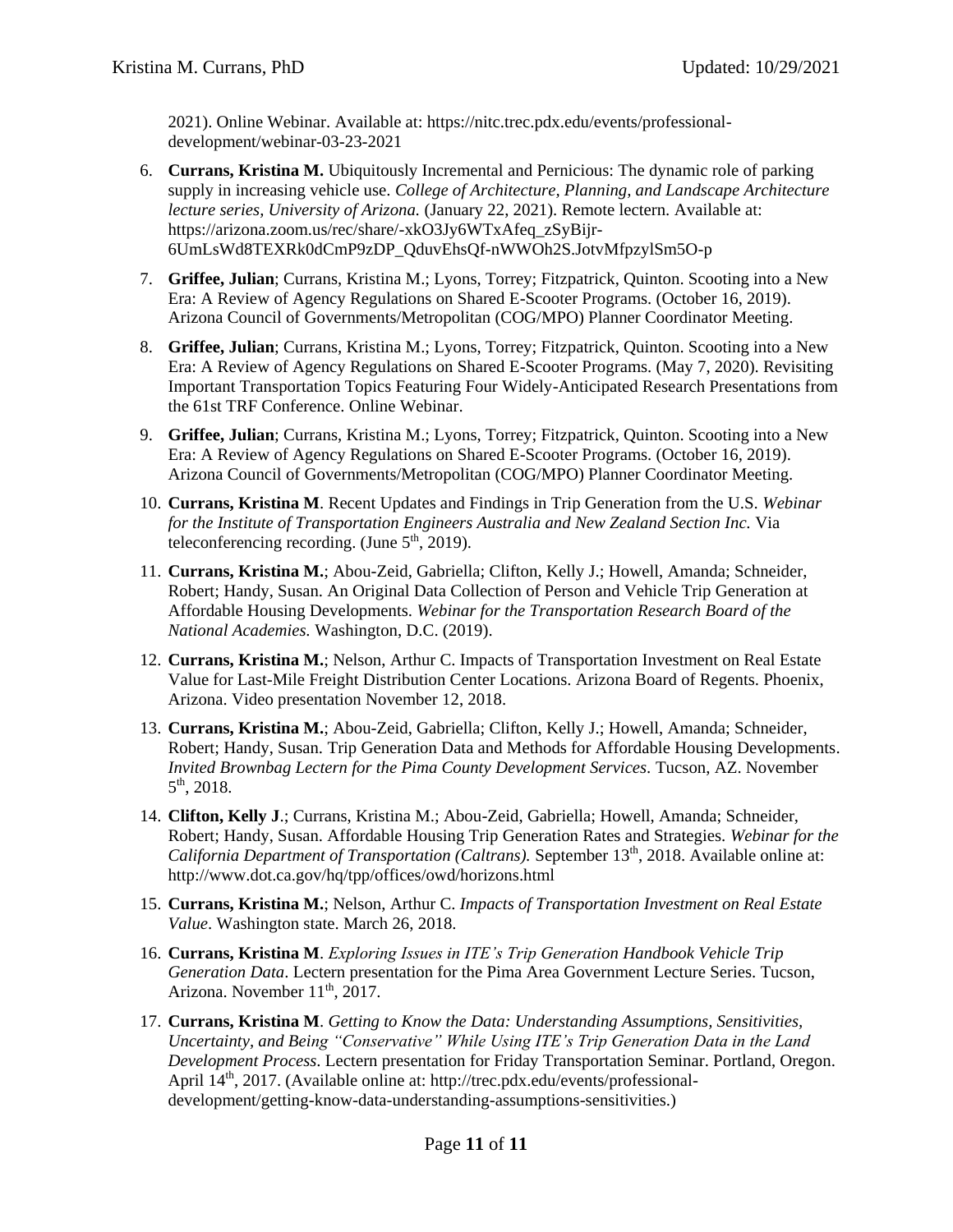- 18. **Clifton, Kelly J.; Currans, Kristina M.** (2016). *Transforming Transportation Impact Analysis: A New Vision for Coordinating Transportation and Land Use.* Workshop for Transportation & Communities Summit, Portland, Oregon. September 8, 2016.
- 19. Gehrke, Steven R.; **Currans, Kristina M.**; Clifton, Kelly J. The Importance of Housing, Accessibility, and Transport Characteristic Ratings on Stated Neighbourhood Preference. Lectern presentation for Friday Transportation Seminar. Portland, Oregon. January 8, 2016. (Available online at: http://trec.pdx.edu/events/professional-development/student-presentations-trb-week-1- 0.)
- 20. **Currans, Kristina M.** Trip Generation: Moving the State of the Practice into the Future. Lectern and discussant to the Initiative for Bicycle & Pedestrian Innovation Workshop 2.0: Comprehensive Bicycle Design & Engineering. Portland, Oregon. August 20, 2015.
- 21. **Currans, Kristina M.** Understanding Where We Live and How We Travel: The Development of an Online Visual Survey Tool and Pilot Studies Evaluating Preferences in Residential Neighborhood Choice and Commute. Lectern presentation for Friday Transportation Seminar. Portland, Oregon. October 17<sup>th</sup>, 2015. (Available online at: [http://www.pdx.edu/events/friday](http://www.pdx.edu/events/friday-transportation-seminar-understanding-where-we-live-and-how-we-travel?delta=0)[transportation-seminar-understanding-where-we-live-and-how-we-travel?delta=0.](http://www.pdx.edu/events/friday-transportation-seminar-understanding-where-we-live-and-how-we-travel?delta=0))
- 22. **Currans, Kristina M.** Thinking About People: An Urban-Context Adjustment to ITE's Trip Generation Handbook Using Household Travel Surveys. Workshop presentation for the Institute of Transportation Engineers Annual Meeting, Seattle, Washington, August 13, 2014.
- 23. **Currans, Kristina M.** Advances in Estimating the Transportation Impact of Development for Urban Locations. Workshop and webinar for the Initiative for Bicycle & Pedestrian Innovation (IBPI). Portland, Oregon. May  $22<sup>nd</sup>$ , 2014. (Available online at: http://www.pdx.edu/ibpi/tripgeneration-webinar.)
- 24. **Currans, Kristina M.** Improving Vehicle Trip Generation Estimations for Urban Contexts: A Method Using Household Travel Surveys to Adjust ITE Trip Generation Rates. Lectern presentation and discussion to the Urban Studies and Planning Travel Demand Modeling Class (USP 587), Portland State University. Portland, Oregon. January 30, 2014.
- 25. **Clifton, Kelly J.**; Muhs, Christopher D.; Morrissey, Tomás; Currans, Kristina M. Consumer Behavior and Travel Choices. Lectern presentation to Portland Development Commission. Portland, Oregon. April 11, 2013.
- 26. **Clifton, Kelly J.**; Muhs, Christopher D.; Currans, Kristina M. Contextual Influences on Trip Generation & Links between Mode Choice and Consumer Behavior. Lectern presentation to local businesses. Portland, Oregon. September 13, 2012.
- 27. **Currans, Kristina M.**; Clifton, Kelly J.; Cutter, April; Schneider, Robert. A Context-based Approach for Adjusting Institute of Transportation Engineers Trip Generation Rates. Lectern presentation at Portland State University, Friday Transportation Seminar. January 20, 2012.
- 28. **Clifton, Kelly J.**; Currans, Kristina M.; Muhs, Christopher D; Cutter, April; Morrissey, Sara; Ritter, Chloe; Lim, Myeonwoo. Contextual Influences on Trip Generation. Presented at the Transportation Policy Alternatives Committee. Portland, Oregon. August 31, 2012.
- 29. **Clifton, Kelly J.**; Currans, Kristina M.; Muhs, Christopher D; Cutter, April; Morrissey, Sara; Ritter, Chloe; Lim, Myeonwoo. Contextual Influences on Trip Generation. Presented at the Metro Technical Advisory Committee. Portland, Oregon. June 6, 2012.

## **SPONSORED OR FUNDED PROJECTS**

*University of Arizona (2017-Present)*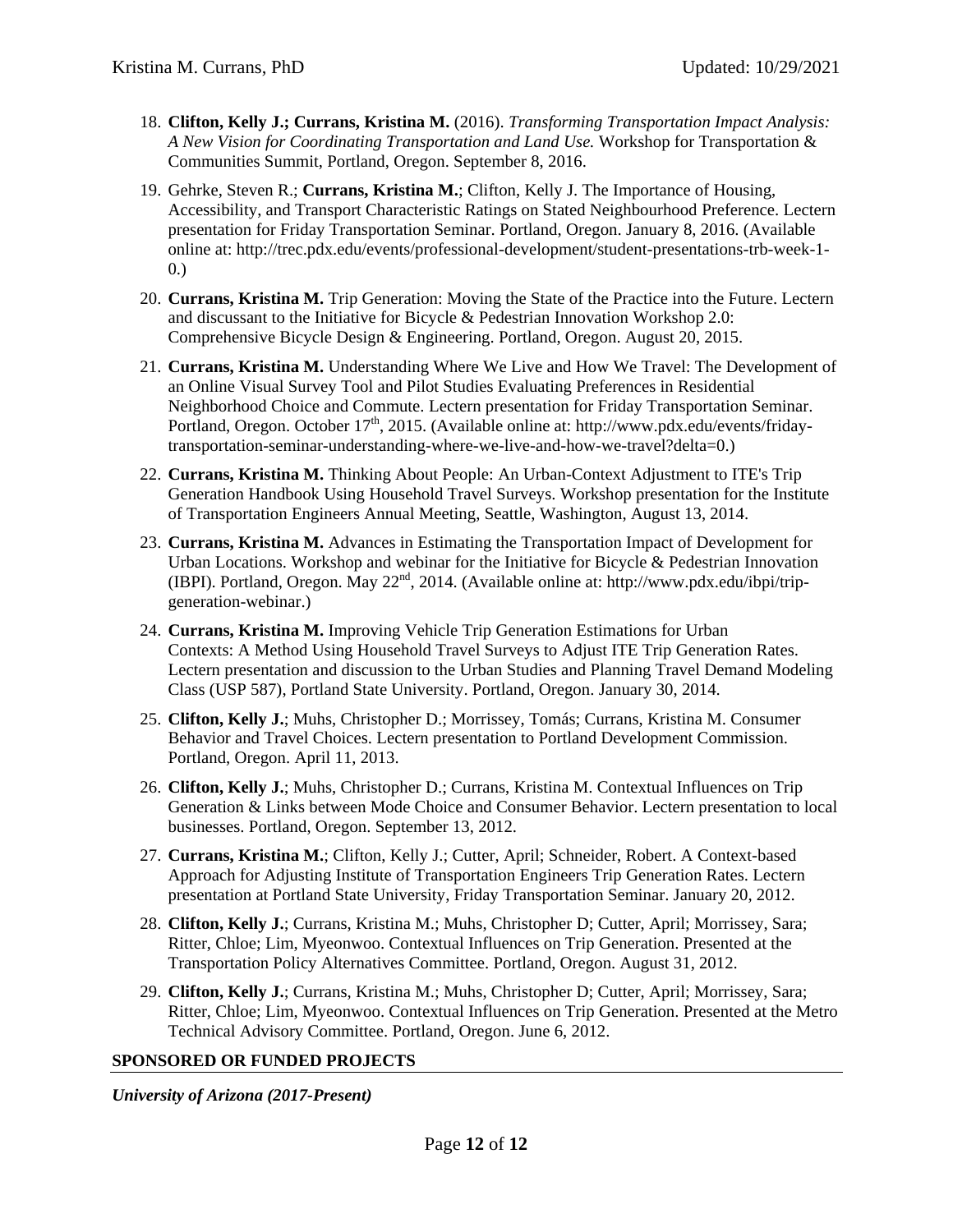- Communicating Research through Comics: Transportation and Land Development (2021-2022). PI. Kelly J. Clifton; co-PI. Kristina M. Currans (sponsored by the National Institute for Transportation and Communities), *on-going*.
- Land Use and Transportation Roadmap (2021-2022). PI. Kristina M. Currans; co-PI. Nicole Iroz-Elardo, Maia Ingram; Yao-Jan Wu; Alyssa Ryan (sponsored by the National Institute for Transportation and Communities), *on-going*.
- National Institute for Transportation and Communities,
	- o Executive Committee (2020-2022).
		- Year 4, PI. Arlie Adkins; co-PI. Kristina M. Currans; Chris Nelson
		- Year 5, PI. Kristina M. Currans; co-PI. Arlie Adkins, *on-going*
	- o Campus Activities (2020-2022),
		- Year 4, PI. Arlie Adkins; co-PI. Kristina M. Currans
		- Year 5/4 extension, PI. Kristina M. Currans; co-PI. Arlie Adkins, *on-going*
- Assessing Cool Corridor Heat Resilience Strategies for Human-Scale Transportation (2021- 2022). PI. Ladd Keith; Co-PI: Nicole Iroz-Elardo, Kristina M. Currans (sponsored by the National Institute of Transportation & Communities), *on-going*.
- Third-Party Evaluator Public Transportation COVID-19 Research Demonstration Grant Program (2021-2022). PI. Kristina M. Currans; Co-PI: Nicole Iroz-Elardo (funded through the Tucson Transit Management via Federal Transit Authority COVID-19 Research Demonstration Grant Program), *on-going*
- Accessing Opportunities for Household Provisioning During and After COVID-19 (2020-2021); PI. Kelly J. Clifton; Co-PI: Amanda Howell, Kristina M. Currans (sponsored by the National Institute of Transportation & Communities), *on-going*
- Outreach in a Pandemic (2020-2021); PI. Helen Erickson; Co-PI: Nicole Iroz-Elardo, Kristina M. Currans (sponsored by a Drachman Institute seed grant, University of Arizona).
- Incorporating Bicycle Activity and Vehicle Travel Reduction from Bicycle Infrastructure into Strategic Planning Tools (2019-2021); PI. Joseph Broach; Co-PI: Kristina Currans (sponsored by Oregon Department of Transportation and the National Institute for Transportation & Communities), *on-going*
- Scooting to a New Era in Active Transportation: Examining the Use and Safety of E-Scooters (2019-2021); PI. Kristina Currans; Co-PI: Reid Ewing and Nicole Iroz-Elardo (sponsored by the National Institute of Transportation & Communities).
- Parking Utilization and Site level VMT Database (2019-2022); PI. Kristina Currans; Co-PI: Nicole Iroz-Elardo, Chris McCahill (sponsored by Caltrans), *on-going*
- LRT/BRT/SCT/CRT Development Outcomes FINAL PHASE (2018-2020); PI. Chris Nelson; Associate PI: Kristina Currans; Nicole Iroz-Elardo (sponsored by the National Institute of Transportation & Communities)
- Economic Performance Metrics to Improve Transportation Investment Decision Making (2017- 2018); PI: Chris Nelson; Associate PI: Kristina Currans (sponsored by Smart Growth America)

## *Clifton/Currans LLC Consulting (2017-Present)*

- Galardi Rothstein Group: Advise and assist in redeveloping impact fee rate schedule for singlefamily and multifamily dwellings by size (2018-2021), on-going
- Fehr & Peers: Advise and assist reconciliation of site-level transportation evaluation data for transportation system development charges (2016-2017)
- City of Portland, Oregon: Trip generation data collection design and analysis to support annual improvements to the transportation system development charge schedule (2017-2021), on-going

## *Consulting (2015-Present)*

• City of Portland, Oregon (through Portland State University):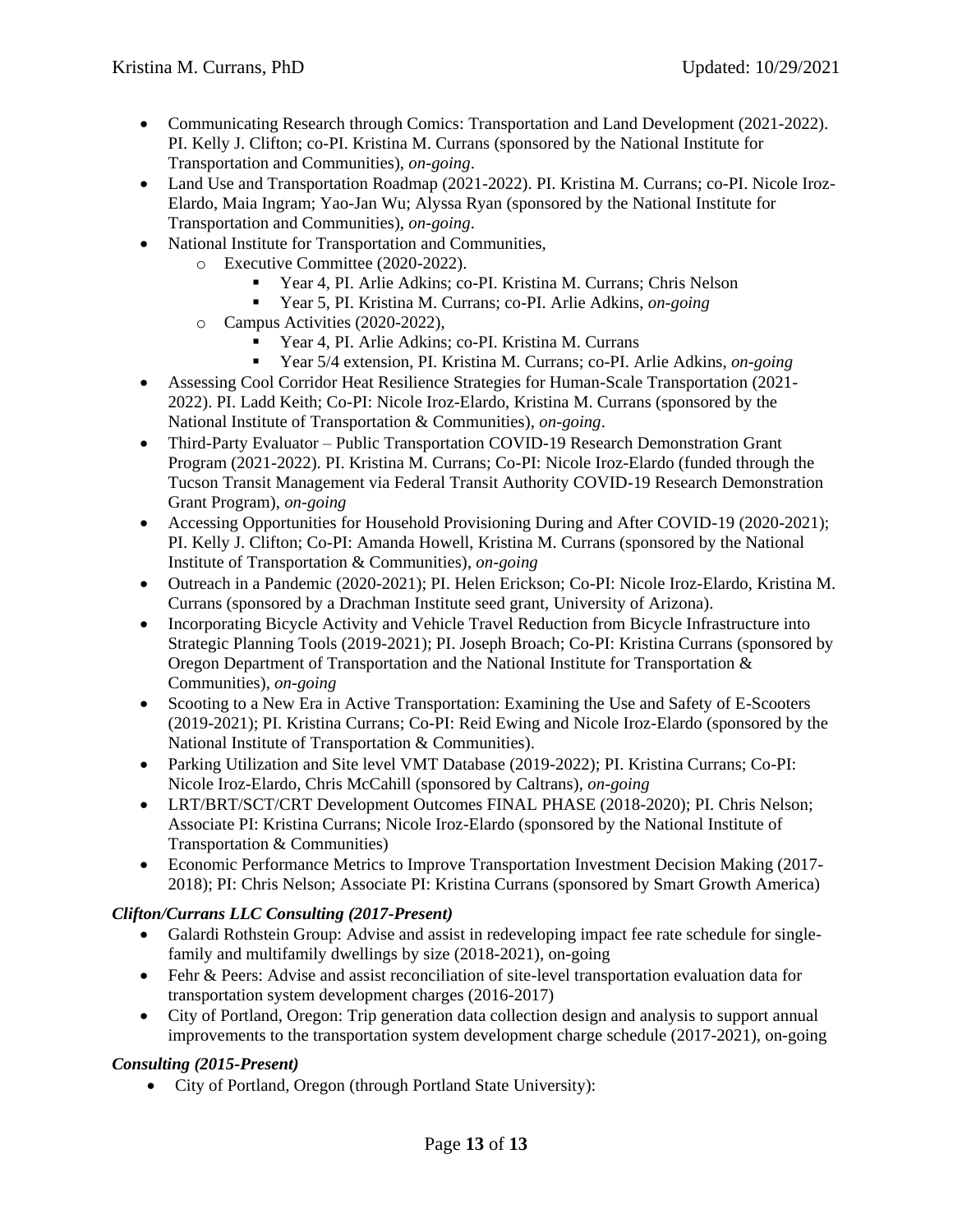- o Advise and assist in redeveloping transportation system development charge (TSDC) schedule for single-family dwellings by size (2018-2019);
- o Collect multifamily data to support updating TSDC schedule (2019);
- o Analyze and development update in institutional alternative methods for updating TSDC process (2020).
- Arlington Mobility Lab: Tech-transfer for the Household Travel Surveys Urban Context Adjustment Method (2015)
- Research Consultant on PSU's "Affordable Housing Trip Generation Strategies and Rates" project (2017-2018)

## *Portland State University, Graduate Assistant*

PROJECTS (Principal Investigator: Kelly Clifton):

- Affordable Housing Trip Generation Strategies and Rates (2015-2018)
- Multimodal Trip Generation, Vehicle Ownership and Use: Characterizing the Travel Patterns of Residents of Multifamily Housing (2015-2019)
- Developing the Transportation System Development Charges for Portland, Oregon: Drafting a Request for Proposals and Providing Technical Advice (2015-2017)
- Improving Trip Generation Methods for Livable Communities (2015-2016)
- Understanding Residential Location Choices for Climate Change and Transportation Decision Making (2013-2015)
- Market Segments and Regional Travel Outcomes: Development of a Spreadsheet-based Toolkit for Estimating Travel Outcomes on a Regional Scale (2015)
- Impact analysis survey administration at grocery market with local partner: intercept survey instrument and mobile application development, survey administration design, data processing and analysis (2012-2015)
- Developing a Framework for Incorporating Mitigation Effectiveness into the TPR Process (2013)
- Development of Market Segments for Examining Current and Future Residential Location and Travel Choices (2012-2013)
- Improving Vehicle Trip Generation Estimations for Urban Contexts: A Method Using Household Travel Surveys to Adjust ITE Trip Generation Rates (2011-2013)
- Consumer Behavior and Travel Mode Choices (2010-2012)
- Contextual Influences on Trip Generation (2010-2012)

#### OTHER PROJECTS:

 How Do Stressed Workers Make Travel Mode Choices that are Good for Their Health, Safety, and Productivity? (2016-2018; Principal Investigators: Liu-Qin Yang, Liming Wang, and Brad Wipfli)

## **TOOLS, TOOLKITS, OR OTHER PACKAGED APPLICATIONS**

- 1. Hibberd, Robert; Nelson, Arthur C.; and Currans, Kristina M., *Data From: Updating and Expanding LRT/BRT/SCT/CRT Data and Analysis* (2019). TREC Datasets and Databases. 5. https://doi.org/10.15760/TREC\_datasets.05
- 2. Clifton, Kelly J; Currans, Kristina M.; Schneider, Robert; and Handy, Susan with Howell, Amanda; Abou-Zeid, Gabby; Bertini Ruas, Edgar; Roan, Sabina; and Gehrke, Steven R. (September 2018). *CAT Tool: Caltrans Affordable Housing Trip Generation Tool*. Sponsored by the California Department of Transportation (Caltrans). Contract: 65A0564; Task ID: 2465.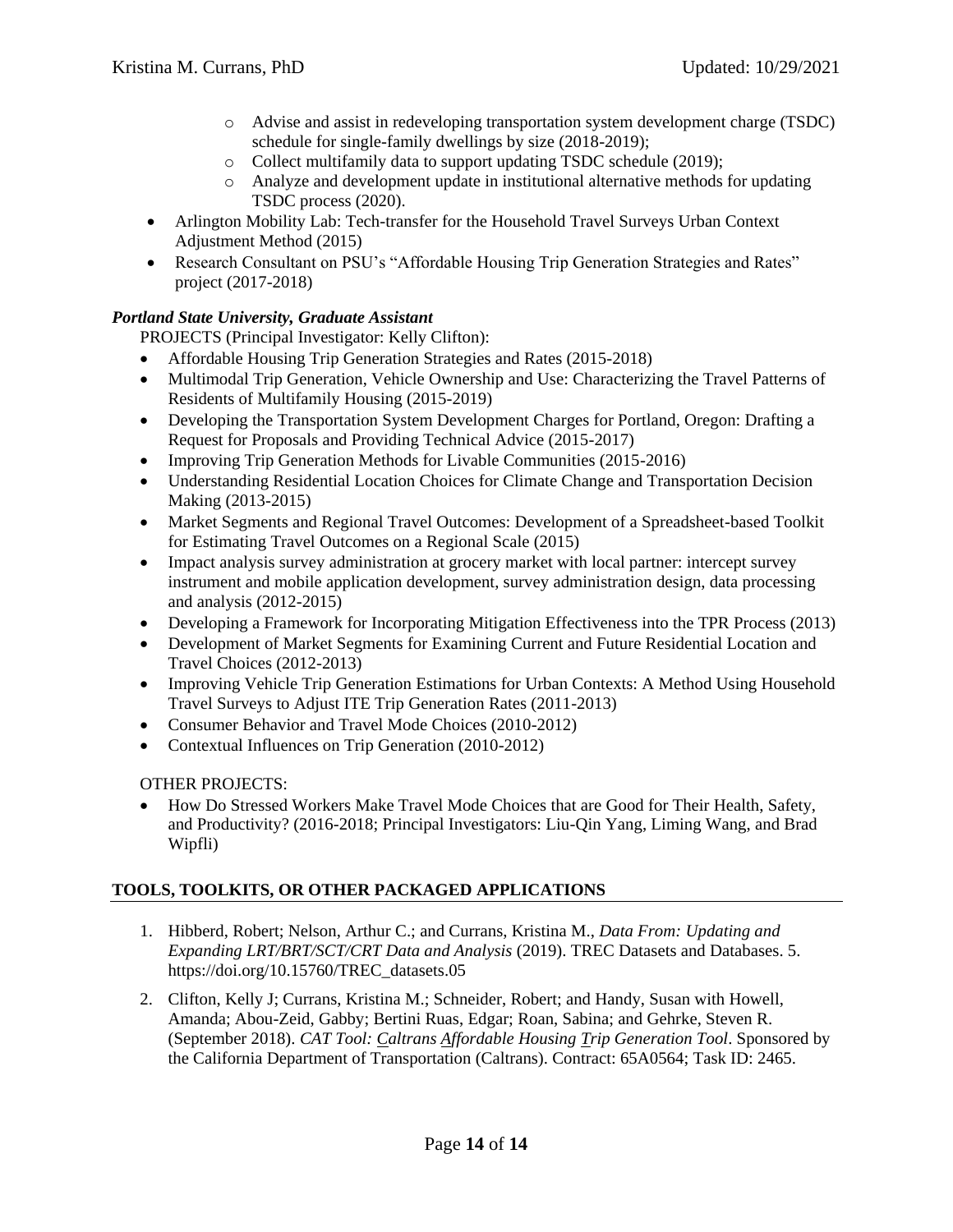- 3. Currans, Kristina; Nelson, Arthur C.; Chambers, Sam; Ruff, Alex. (August 2018). *UA "Value Added" GIS Tool*. Sponsored by Smart Growth America. Hosted and available through Smart Growth America.
- 4. Currans, Kristina. (2015). *Household Travel Surveys Urban Context Adjustment Method (HTS UCA) Tool*. Tech transfer sponsored by the Arlington Mobility Lab.

## **HONORS, GRANTS AND FELLOWSHIPS**

#### *Fellowships*

- 1. *Student Fellow for the Institute for Sustainable Solutions*, Portland State University, Portland, Oregon (2016)
- 2. *National Institute for Transportation & Communities (NITC) Dissertation Fellowship*, NITC, Portland, Oregon (2016)
- 3. *Dwight David Eisenhower Transportation Graduate Fellowship,* United States Department of Transportation Fellowship Program Federal Highway Administration (2016)
- 4. *Maseeh Graduate Fellowship*, Maseeh College of Engineering and Computer Science (2013)
- 5. *Dwight David Eisenhower Transportation Graduate Fellowship*, United States Department of Transportation Fellowship Program Federal Highway Administration (2013)
- 6. *Dwight David Eisenhower Transportation Graduate Fellowship,* United States Department of Transportation Fellowship Program Federal Highway Administration (2012)
- 7. *Dwight David Eisenhower Transportation Graduate Fellowship,* United States Department of Transportation Fellowship Program Federal Highway Administration (2011)

#### *Scholarships, Honors and Awards*

- *1. Volunteer of the Year (2019)* Award, Standing Committee on Transportation and Land Development (ADD30) of the National Academies
- *2. Best Paper Award* for the paper "Improving Transportation Impact Analyses for Affordable Housing Developments: A Data Collection and Analysis of Trip Generation Data", ADD30 Standing Committee on Transportation and Land Development at the 2019 Annual Meeting of the Transportation Research Board of the National Academies (January  $14<sup>th</sup>$ , 2019). Washington, D.C.
- *3. Best Thesis Award,* World Society for Transport and Land Use Research (WSTLUR), Brisbane, Australia (2017).
- 4. *PhD Community Engagement Award,* Civil and Environmental Engineering, Portland State University (2017)
- *5. OTREC/NITC Scholar Awards* (2011; 2012; 2013; 2014; 2015; 2016; 2017)
- 6. Ranked #1, *Dwight David Eisenhower Transportation Graduate Fellowship*, United States Department of Transportation Fellowship Program Federal Highway Administration (2013)
- 7. *Oregon Institute of Transportation Engineering Graduate Scholarship* (2012-2013)
- *8.* 1 st Place: *PORTAL Data Challenge—Communicating a Major Accident on the Marquam Bridge using Visualization of PORTAL Data*, Oregon Transportation Research & Education Consortium (2013)
- 9. *Michael Kyte Outstanding Student of the Year,* Region X University Transportation Centers (2012)
- 10. *Dean's Lottery Award*, Department of Civil and Environmental Engineering, Maseeh College of Engineering & Computer Science, Portland State University (2012)
- 11. *Student of the Year*, Oregon Transportation Research and Education Consortium (2012)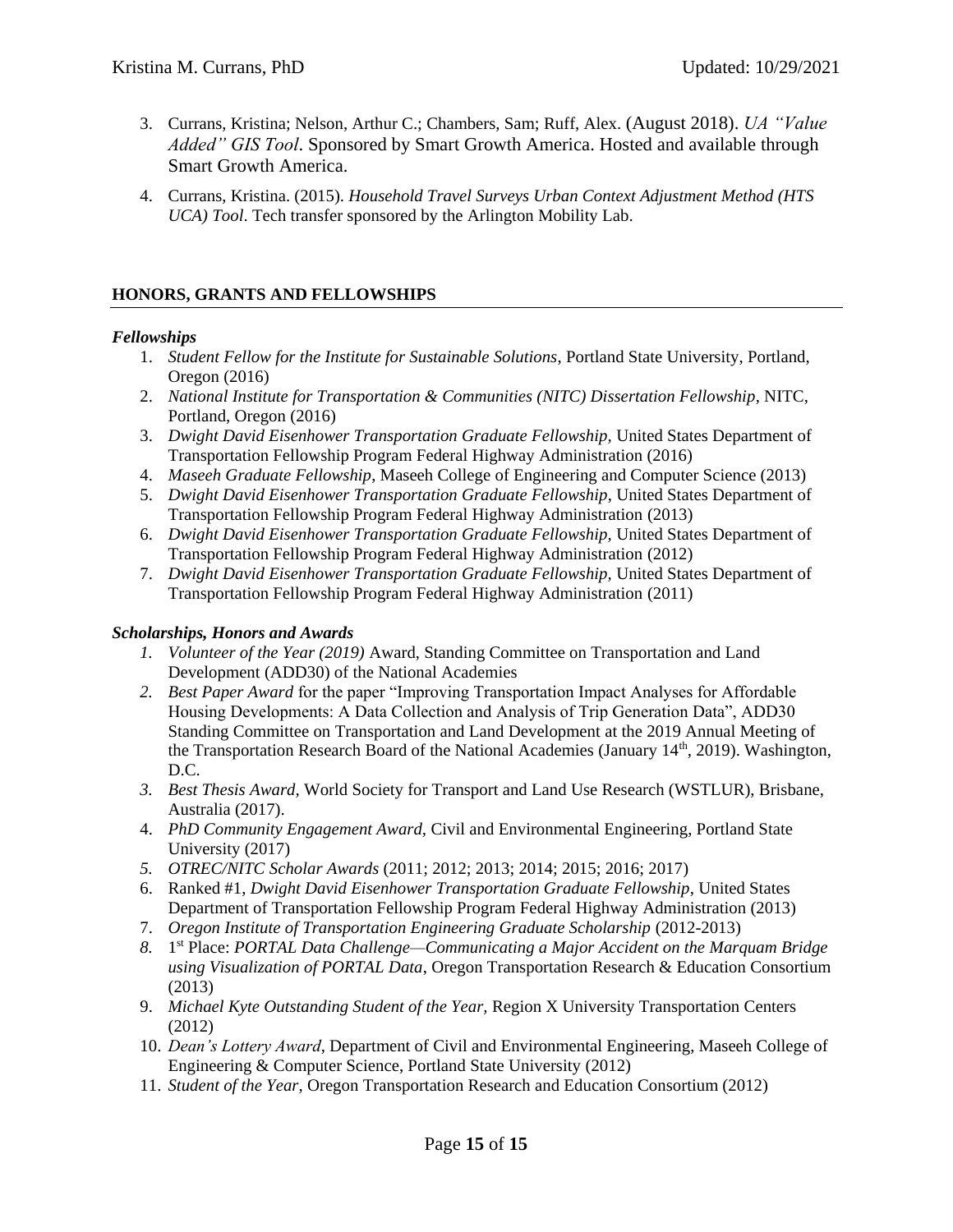- 12. *Outstanding Female Engineering Student*, Denice Dee Denton Women Engineers Hall of Fame, Maseeh College of Engineering & Computer Science, Portland State University (2012)
- 13. *Outstanding Graduate Student*, Department of Civil and Environmental Engineering, Maseeh College of Engineering & Computer Science, Portland State University (2012)
- 14. *Women in Transportation Scholarship*, WTS Portland Chapter (2011)
- 15. *Civil Engineering Student of the Year*, Oregon State University (2010)
- 16. 4<sup>th</sup> Place: "Ethics in Civil Engineering in 2025" Technical Paper/Presentation Northwest Regional Competition: ASCE (2010)
- 17. 1 st Place: *"Sustainability and Civil Engineering"* Technical Paper/Presentation Northwest Regional Competition: ASCE (2009)

## **TEACHING & MENTORING**

#### *University of Arizona, College of Architecture, Planning, and Architecture*

- PLG 511. Women  $\&$  the City (2019)\*
- PLG/GEOG/PA/PLG 514. Methods in Urban Planning (formerly Analytic Methods in Planning and Strategic Management) (2018-2021) \*
- PLG 469/569. Transportation & Land Use  $(2018-2021)$  \*
- PLG 211. Sex  $&$  the City (2017-2019)
- MRED 415/515. Construction and Project Management (2017-2021), oriented for real estate developers \*

#### *Portland State University, College of Engineering, undergraduate courses*

- Introduction to Transportation Engineering: *Instructor* (2016)
- Applied Statistics for Civil and Environmental Engineers: *Substitute Lecturer* (2015)

#### *Oregon State University, College of Engineering, undergraduate courses*

- Advanced Geographic Information Systems: *Teacher's Assistant* (2010)
- Geographic Information Systems: *Teacher's Assistant* (2010)

#### *Outreach and Mentoring*

- Curriculum development and organizer for Portland State ChickTech Workshop for local high school girls  $(2016)$  \*
- Engineering Academic Coach (2010)

*\* Developed original course material.*

## **MEMBERSHIPS, SERVICE, & LEADERSHIP ROLES**

#### *Journal Review Activity (Recently Active)*

- *Journal of Transport and Land Use*
- *Transportation Research Record: Journal of the Transportation Research Board*
- *Open Transportation Journal*
- *Transportation Letters: International Journal of Transportation Research*
- *Sustainable Cities and Society*

#### *Local & National Service; Participation on Expert or Technical Panels*

1. Editorial Board, Journal of Urban Planning and Development (2018-Present).

- *Cities*
- *Journal of Urban Planning and Development*
- *Transportation Research Part D: Transport and Environment*
- *Transportation Research Part A: Policy and Practice*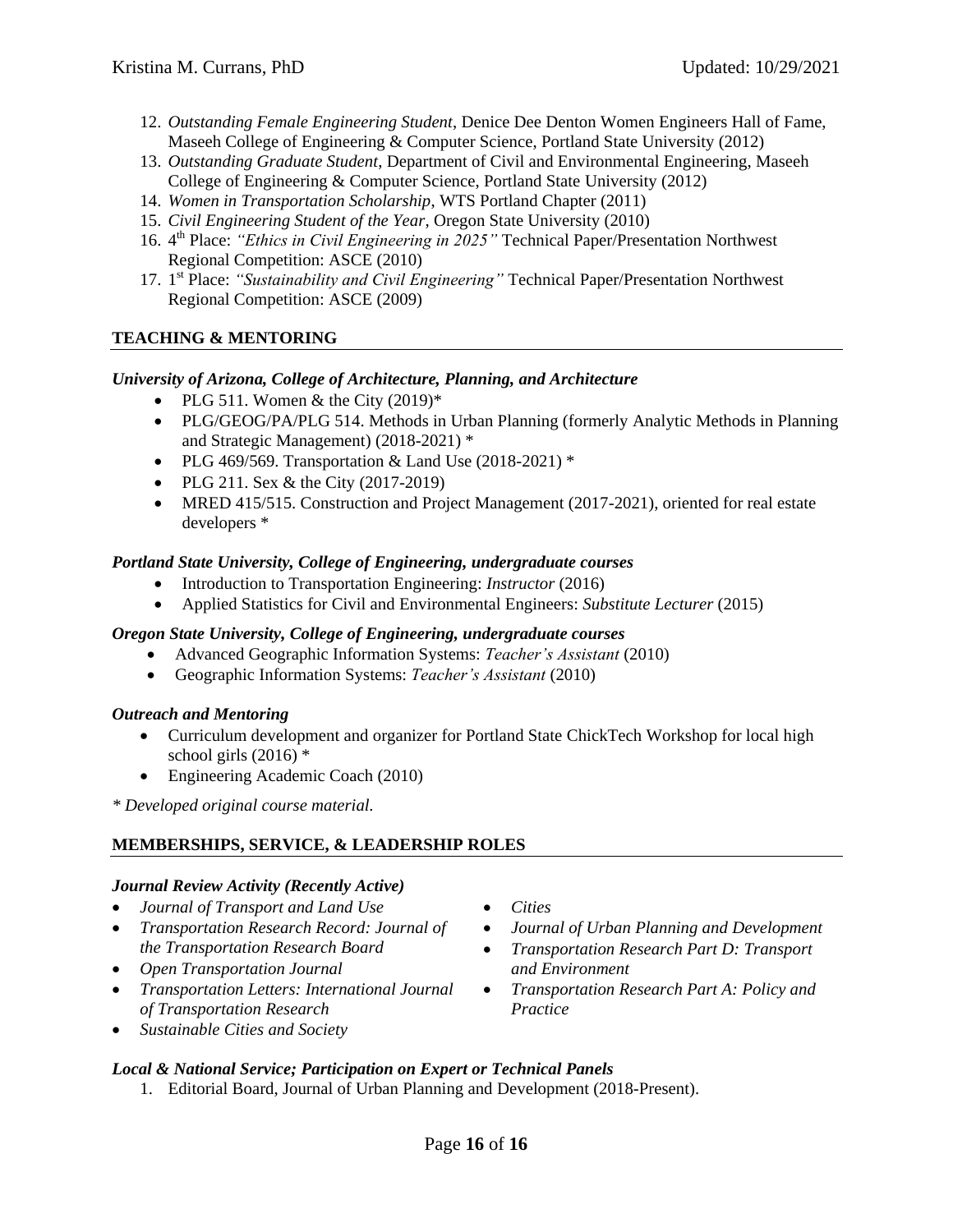- 2. Transportation and Affordable Housing, Track Chair and Moderator; Dissertation Competition Judge, World Symposium for Transport and Land Use Research (WSTLUR), Portland, Oregon (July 2021). \*Held Virtually
- 3. Committee Member, Standing Committee on Economic and Land Development (AMS50), Transportation Research Board of the National Academies (2020-present); previously the Standing Committee on Transport and Land Development (ADD30).
	- a. High-Volume Review Coordinator (2018-2021)
- 4. Student Award Review Panel, Council for University Transportation Centers (2018-2021)
- 5. The Institute of Transportation Engineer's Expert Panel on Parking Generation, *Panel Member* (2018-2019).
- 6. The Institute of Transportation Engineer's Expert Panel on Urban Trip Generation: *Panel Member* (2015-2017).
- 7. Project panels or technical advisory and review (\* participation through my advisor):
	- Stakeholder, Move Tucson (2019- Present), Tucson Department of Transportation (TDOT), City of Tucson.
	- Stakeholder Working Group Member; Ryan Airfield Master Plan Update (2018-2021). Tucson, Arizona.
	- Hawaii Innovation Project Expert Review Panel (2018).
	- California Air Resource Board Project "Assessing the Travel Demand and Co-Benefit Impacts of Affordable Transit-Oriented Development (2017-2018)
	- Caltrans' Smart Growth Trip Generation Phase II (2015-2017) \*
	- City of Los Angeles' Affordable Housing and Trip Generation (2014-2017) \*
	- Virginia Department of Transportation's Survey on States' Use of Non-ITE Trip Generation Estimation Methods (2015)
- 8. Involvement in sub-committees to revise ITE Trip Generation Handbook for the 3rd edition (2012-2014).
- 9. Student Research Advisory Committee, Portland State University; *Member* (2012-2013).

## *Institutional Service – University of Arizona (UA)*

- 1. Deputy Director, Transportation Research Institute, University of Arizona (2020-Present)
- 2. Assistant Director, Center for Applied Transportation Sciences, College of Engineering, University of Arizona (2021-Present)
- 3. Executive Committee Member, Campus Partner for the National Institute of Transportation and Communities (2021-2022)
- 4. Planning Curriculum Committee Member (2018-Present), School of Landscape Architecture and Planning, CAPLA.
- 5. Chair, Hiring Committee, Real Estate Development, College of Architecture, Planning, Landscape Architecture (2021-2022).
- 6. Hiring Committee Member, Civil Engineering, (Spring 2021).
- 7. Hiring Committee Member, Real Estate Development, College of Architecture, Planning, Landscape Architecture (Spring 2021).
- 8. Constitutional & Bylaws Committee, College of Architecture, Planning and Landscape Architecture (2019-2021)
- 9. Curriculum Committee, College of Architecture, Planning and Landscape Architecture (2020 present)
- 10. Member of the Steering Committee, Transportation Research Institute, University of Arizona (2018-2019)
- 11. Drachman Institute Task Force, College of Architecture, Planning, and Landscape Architecture (2018)